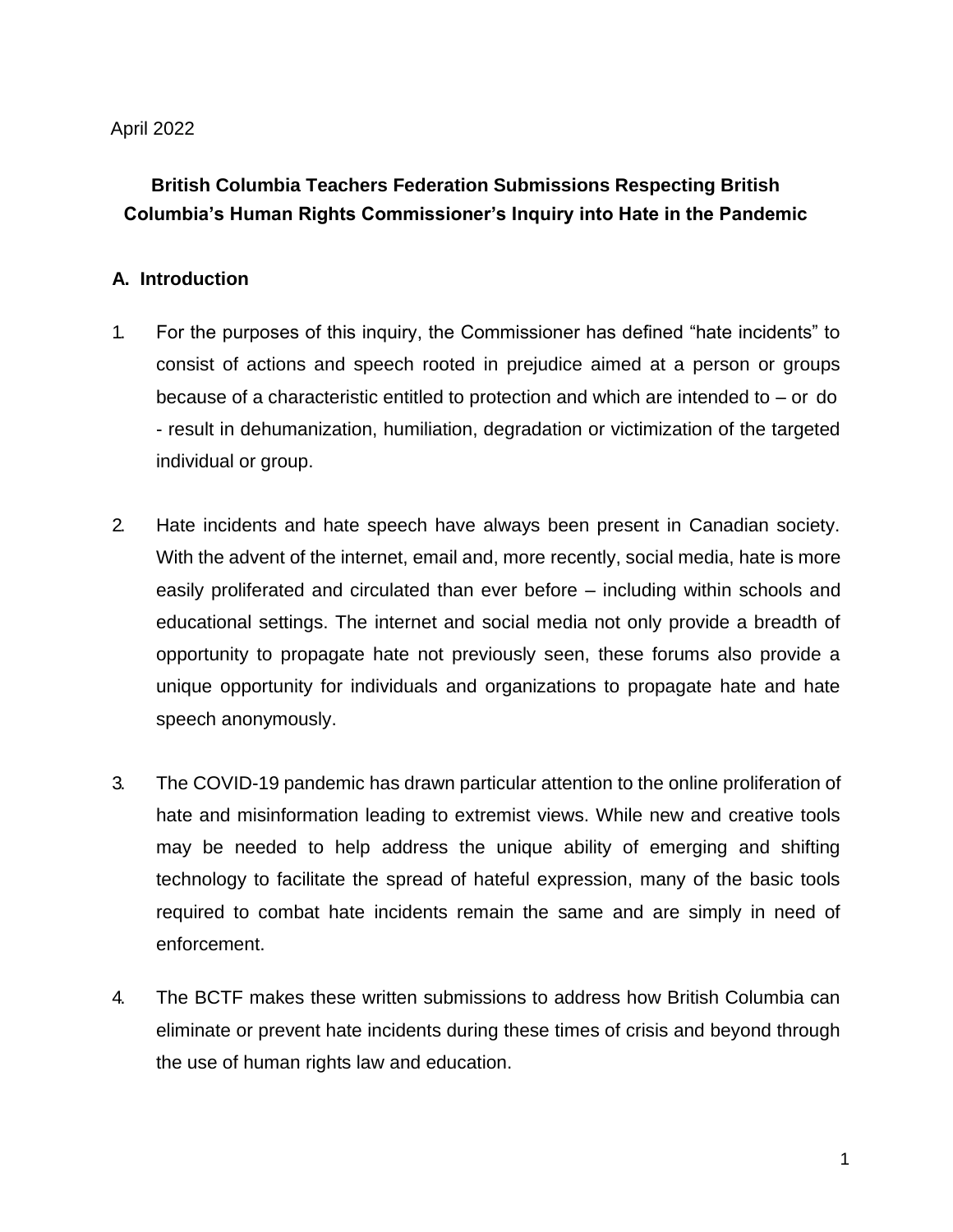5. The BCTF's primary submissions are twofold. First, the BCTF submits that education can play a critical role in reducing the proliferation of hate when administrators, teachers and students are provided with education, training and tools to counter beliefs and attitudes which might otherwise lead to the proliferation of hate and to address incidents when they arise. Second, the BCTF submits that strong anti-discrimination and hate speech laws play a crucial role in holding individuals accountable for acts and expressions of hate and addressing the well recognized harm to society caused when hate and premises of inferiority are permitted to flourish.

# **B. BCTF**

- 6. The BCTF is a trade union and the certified bargaining agent for over 46,000 teachers and associated professionals employed by public school boards across British Columbia. The BCTF's membership represents a broad cross section of British Columbia's diverse population.
- 7. Within the trade union movement, the BCTF is a social justice union that advocates for social change and universal access to educational opportunities. It has extensive experience advocating for the rights of equity seeking groups in classrooms and society at large - including by addressing racism, sexism, ablism, transphobia and homophobia through litigation, law reform, teacher training and curriculum development. Among other things, the BCTF's goals, as outlined in its Member's Guide, are:
	- a. To create public awareness of problems in society that hinder student growth and development and stimulate the search for solutions;
	- b. To strive to eliminate from the school system discrimination on the basis of sex, race, religion, age, handicaps, economic status, marital status, sexual orientation, gender identity, number of dependents, or pregnancy; and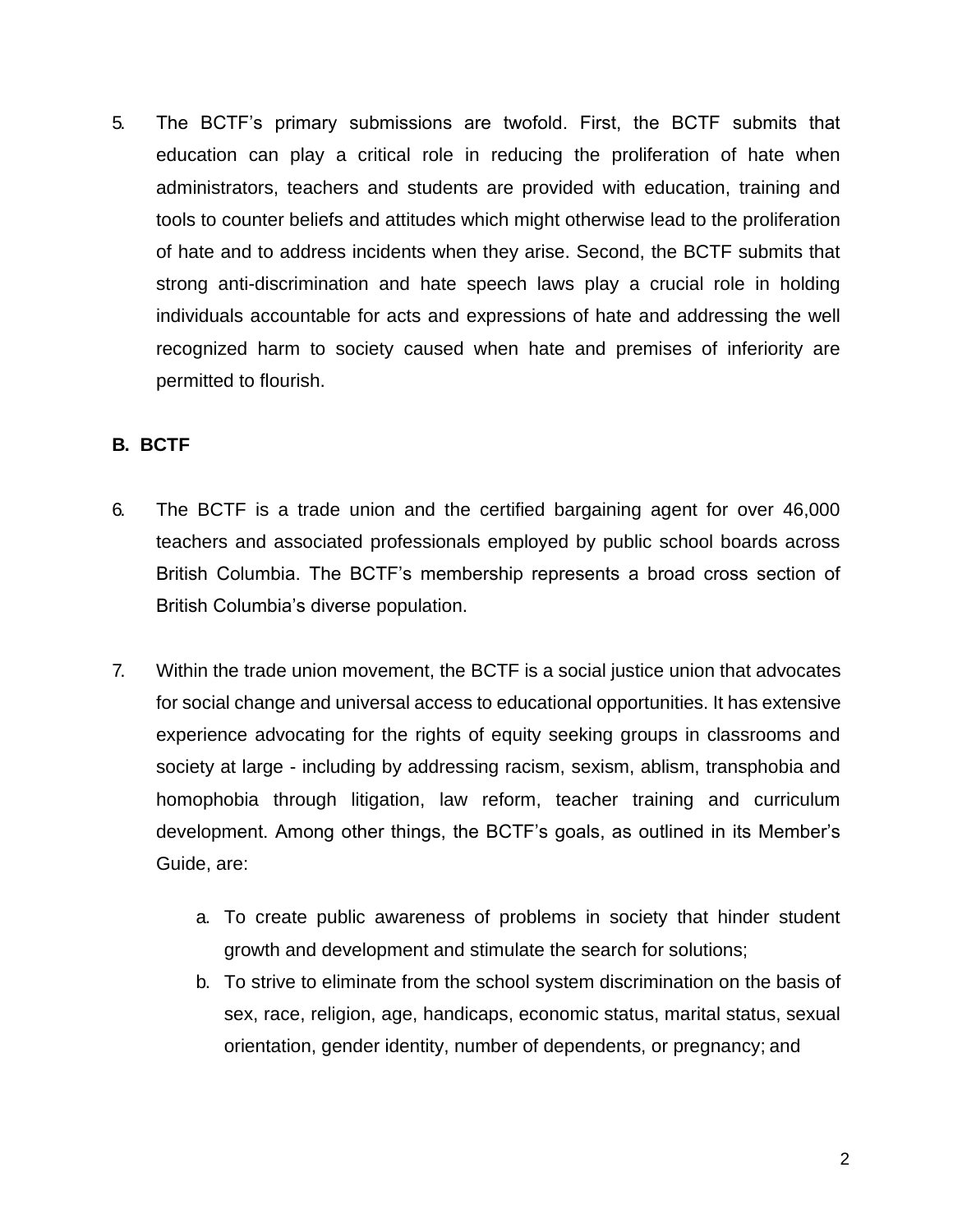- c. To promote a working and learning environment in the public schools of British Columbia that is free from violence.
- 8. In furtherance of these goals, the BCTF has a long history of engaging in equality and human rights litigation aimed at eliminating discrimination and hate directed at individuals and groups because of protected characteristics or grounds. Among other things, the BCTF represented one of its members, James Chamberlain, in challenging a decision of the Surrey School Board to ban the use of children's books depicting same-sex parents and families in primary school classrooms, which challenge led to the Supreme Court of Canada overturning the School Board's decision (*Chamberlain v. Board of School Trustees of School District No. 36*, 2002 SCC 86). The BCTF has also offered its expertise and perspective to the courts as intervenor in foundational equality rights cases like *Moore v. British Columbia*, 2012 SCC 61, *Reference re: Section 293 of the Criminal Code of Canada* (2011 BCSC 1588), and *Kempling v. British Columbia College of Teachers* (2005 BCCA 327).
- 9. Most notably for the purposes of this inquiry, the BCTF intervened before the British Columbia Human Rights Tribunal in *Oger v. Whatcott* (No. 7), 2019 BCHRT 58 ("*Oger*"), a case involving the interpretation of s. 7 of the *Human Rights Code*, R.S.B.C. 1996 c. 210 (the "*Code*") brought by a transgender woman who was the subject of hateful flyers while running for public office. The BCTF is also presently engaged in litigating a human rights complaint brought on behalf of members of the Chilliwack Teachers' Association against Chilliwack School Board Trustee Barry Neufeld, alleging that certain published expressions by Trustee Neufeld constitute discrimination regarding employment for members of the CTA and violate s. 7 of the *Code* (prohibiting discriminatory publications, including hate speech).
- 10. The BCTF's submissions in response to the present Inquiry are also informed by its extensive work developing educational curricula, resources and policies aimed at improving inclusion and safety for marginalized student populations and developing, delivering and advocating for teacher training to combat racism, sexism, ablism,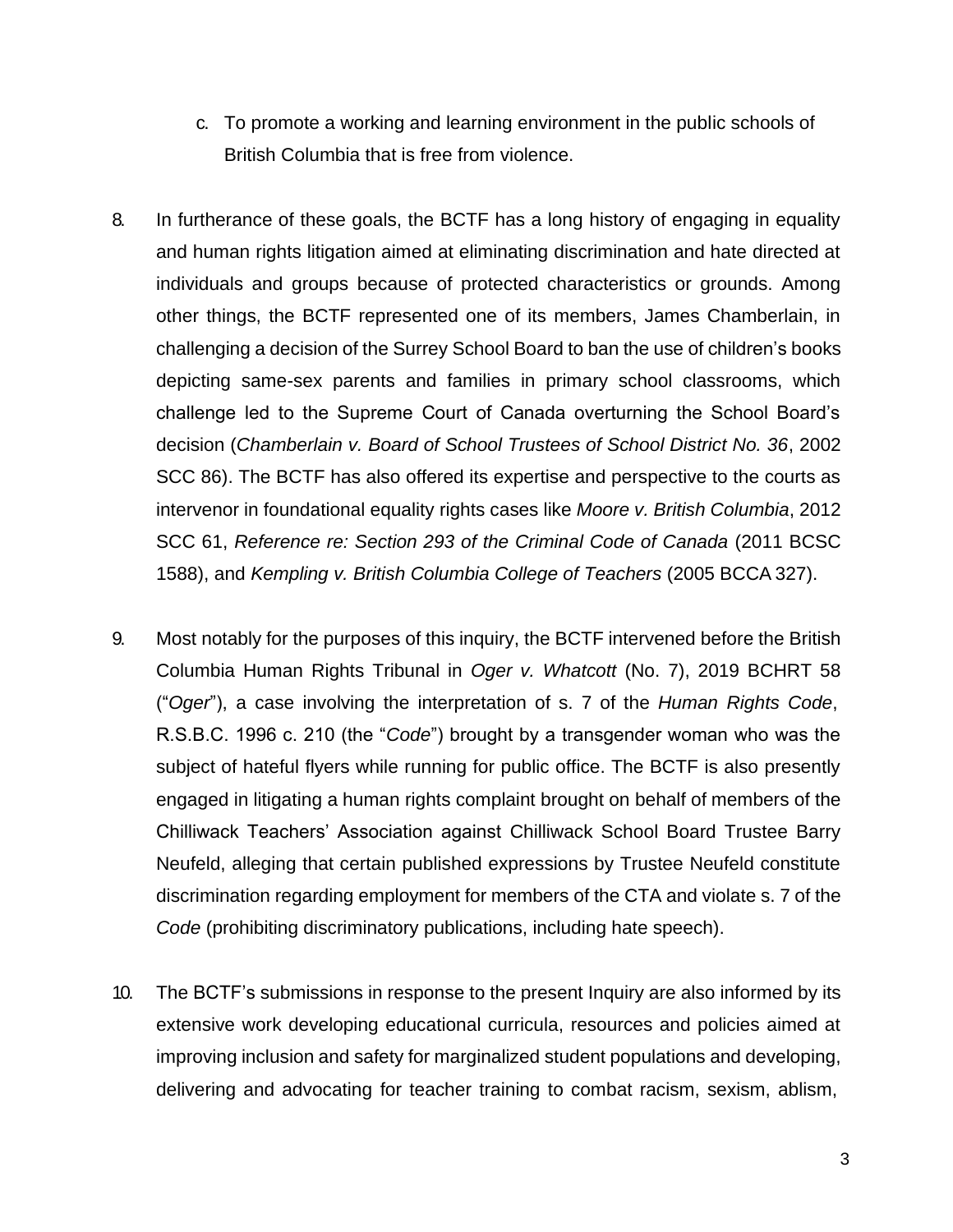homophobia, transphobia and other forms of discrimination and hate within the teaching profession, the BCTF and the school system more generally.

## **C. Submissions**

# 1. Responding to hate: Robust anti-discrimination and hate speech laws and policies

# *The importance of human rights legislation*

- 11. Strong anti-discrimination and hate speech laws play a crucial role in holding individuals accountable for acts and expressions of hate and addressing the wellrecognized harm to society caused when premises of inferiority are permitted to lead to desensitization, discrimination and hate.
- 12. Both the *Criminal Code*, R.S.C. 1985 c. C-46 (the "*Criminal Code*") and human rights legislation include provisions expressly prohibiting hate speech. The *Criminal Code*, for example, prohibits the incitement of hatred against identifiable groups, the promotion of genocide, and the distribution of hate propaganda. However, not all hate speech will meet the high threshold of criminal conduct. Further, the *Criminal Code* has very specific and, in the BCTF's respectful submission, limited aims and possibilities for reparation. In the criminal context an individual or group who is the target of hate speech is not empowered to choose whether charges will be laid or pursued against perpetrators, leaving many victims of hate incidents powerless to address such insidious conduct in a manner that is meaningful to them. The *Criminal Code* is further focused on the offender and state, rather than on the victim and the impact of the speech in question. In the BCTF's respectful submission, these limitations, among others, make the *Criminal Code* an inadequate tool on its own to address the recognized harms of hate speech and underscores the critical importance of human rights legislation in combatting hate and hate speech.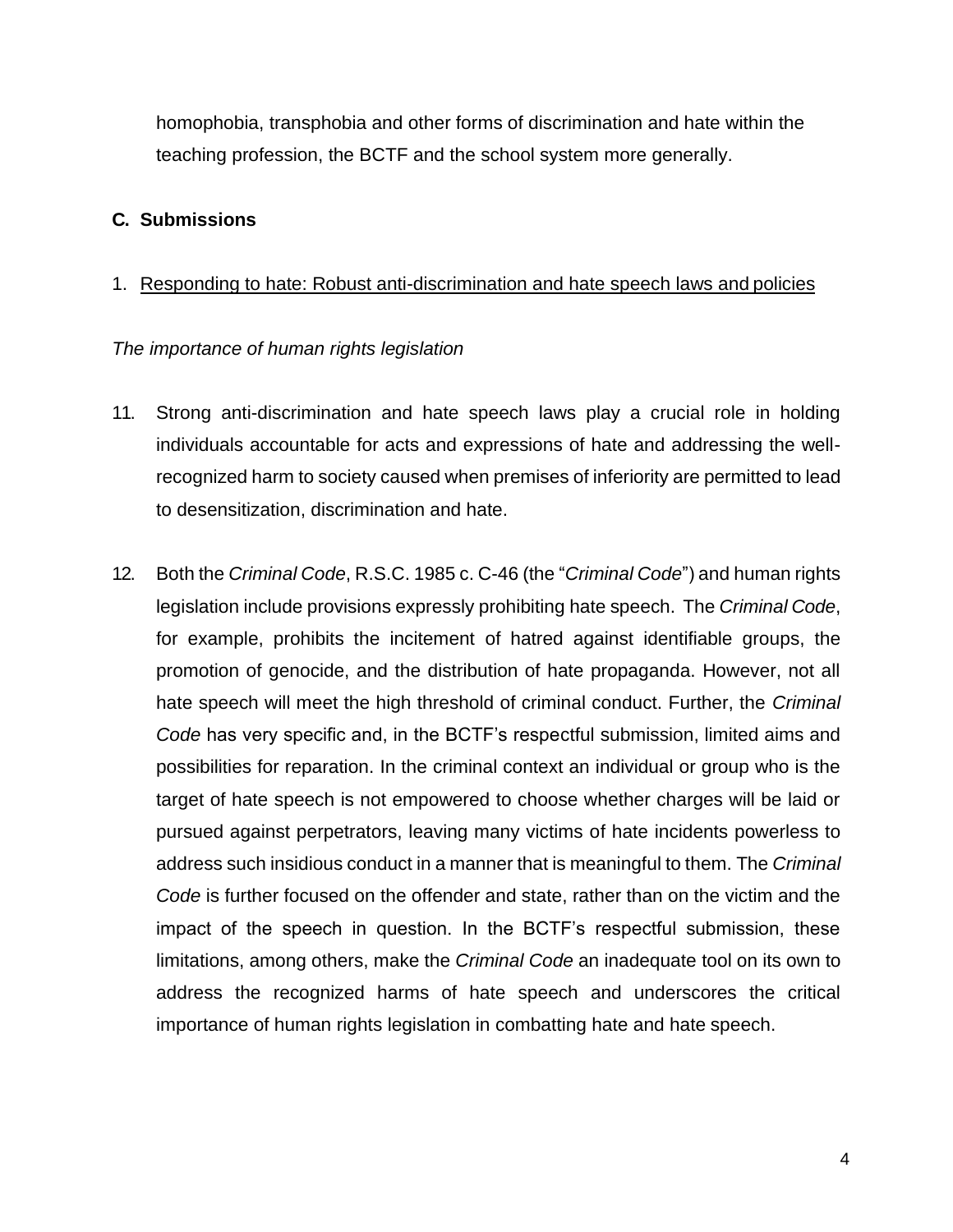- 13. The *Human Rights Code*, unlike the *Criminal Code*, is aimed at preventing discrimination and eliminating inequality by, among other things, prohibiting discrimination in certain areas of life – including by prohibiting discriminatory publications and publications which are likely to expose individuals or groups to hatred on the basis of one or more protected characteristics. Protected characteristics presently include Indigeneity, race, ancestry, place of origin, religion, marital status, family status, sex, sexual orientation, gender identity or expression, disability and/or age.
- 14. The differing aims of criminal and human rights legislation have been the subject of much discussion by the Supreme Court of Canada which has led to a strong body of jurisprudence affirming the important role that human rights legislation plays in reducing the proliferation of hate. Notably many of the Supreme Court's decisions in this area have arisen from fact patterns touching upon the education sector or the role that education might play, either in the dissemination of hate or in its elimination.
- 15. The first of these cases was *Taylor v. Canada (Human Rights Commission)*, [1990] 3 S.C.R. 892 ("*Taylor*") which involved a human rights complaint filed against Mr. John Ross Taylor and the Western Guard Party for recording and disseminating telephone messages denigrating members of the Jewish faith. Themes conveyed through the messages included that books, schools and media were controlled by Jewish conspirators who encouraged perversion, laziness, drug use, communism, theft and race mixing. The question before the Supreme Court of Canada in *Taylor*  was whether s. 13 of the *Canadian Human Rights Act*, which prohibited telephonic communications likely to expose a person or group of persons to hatred or contempt by virtue of a prohibited ground, unjustifiably violated Mr. Taylor's right to freedom of expression as guaranteed by s. 2(b) of the *Canadian Charter of Rights and Freedoms* Part 1 of the *Constitution Act*, 1982 being Schedule B to the *Canada Act*  1982 (UK), 1982, c. 11 (the "*Charter*").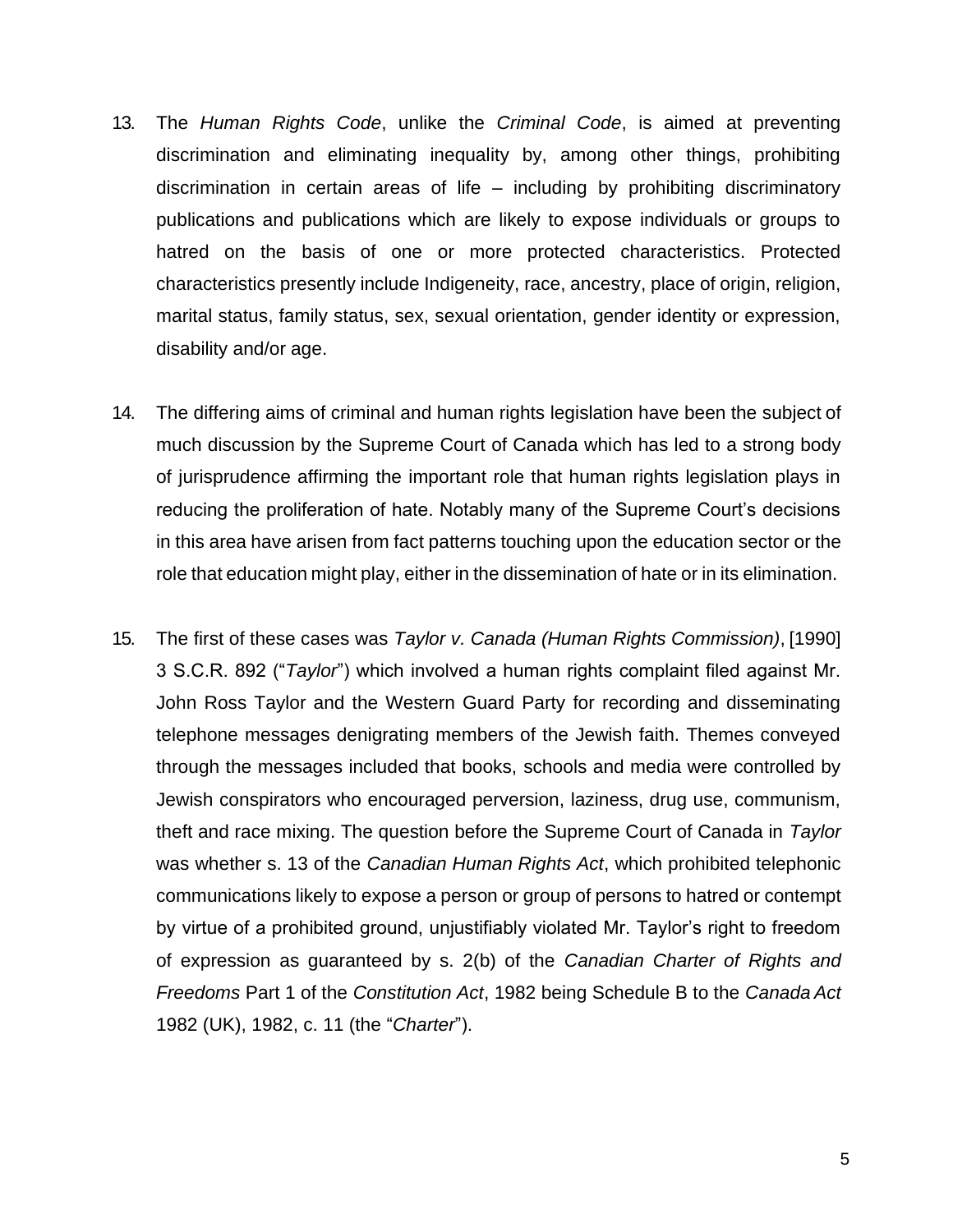16. *Taylor* provided the Supreme Court Canada with its first opportunity to consider the importance of the objectives and purposes of hate speech provisions contained in human rights legislation. While the Court found that s. 13 of the *Canadian Human Rights Act* violated Mr. Taylor's s. 2(b) *Charter* rights, the Court affirmed that the restriction imposed constituted a reasonable limit in a free and democratic society. In reaching this conclusion on the justification of the infringement, the Court noted the importance of the statutory objective of s. 13:

> The serious harm caused by messages of hatred was identified by the Special Committee on Hate Propaganda in Canada, commonly known as the Cohen Committee, in 1966. The Cohen Committee noted that individuals subjected to racial or religious hatred may suffer substantial psychological distress, the damaging consequences including a loss of self-esteem, feelings of anger and outrage and strong pressure to renounce cultural differences that mark them as distinct. This intensely painful reaction undoubtedly detracts from an individual's ability to, in the words of s. 2 of the Act, "make for himself or herself the life that he or she is able and wishes to have". As well, the Committee observed that hate propaganda can operate to convince listeners, even if subtlely, that members of certain racial or religious groups are inferior. The result may be an increase in acts of discrimination, including the denial of equal opportunity in the provision of goods, services and facilities, and even incidents of violence.[1](#page-5-0)

- 17. The Court ultimately concluded that neither s. 13(1) of the *Canadian Human Rights Act*, nor the Tribunal's cease and desist order directed at Mr. Taylor, unjustifiably infringed his constitutionally protected right to freedom of expression. *Taylor*  affirmed that the purpose of hate speech provisions in the *Canadian Human Rights Act* was to "protect the equality and dignity of all individuals by reducing the incidence of harm-causing expression."[2](#page-5-1)
- 18. *Taylor* was decided by the Supreme Court of Canada alongside *R. v. Keegstra*, [1990] 3 S.C.R. 697 ("*Keegstra*"), a criminal case involving the willful promotion of hatred contrary to s. 319(2) of the *Criminal Code*. Mr. Keegstra asserted, like Mr. Taylor, that the legislative provision at issue – here the *Criminal Code* – violated his

<span id="page-5-0"></span><sup>1</sup> *Taylor v. Canada (Human Rights Commission)*, [1990] 3 S.C.R. 892 ("*Taylor*") at p. 918.

<span id="page-5-1"></span><sup>2</sup> *Taylor*, supra p. 927 as cited in *Saskatchewan (Human Rights Commission) v. Whatcott*, 2013 SCC 11 ("*Whatcott*") at para. 47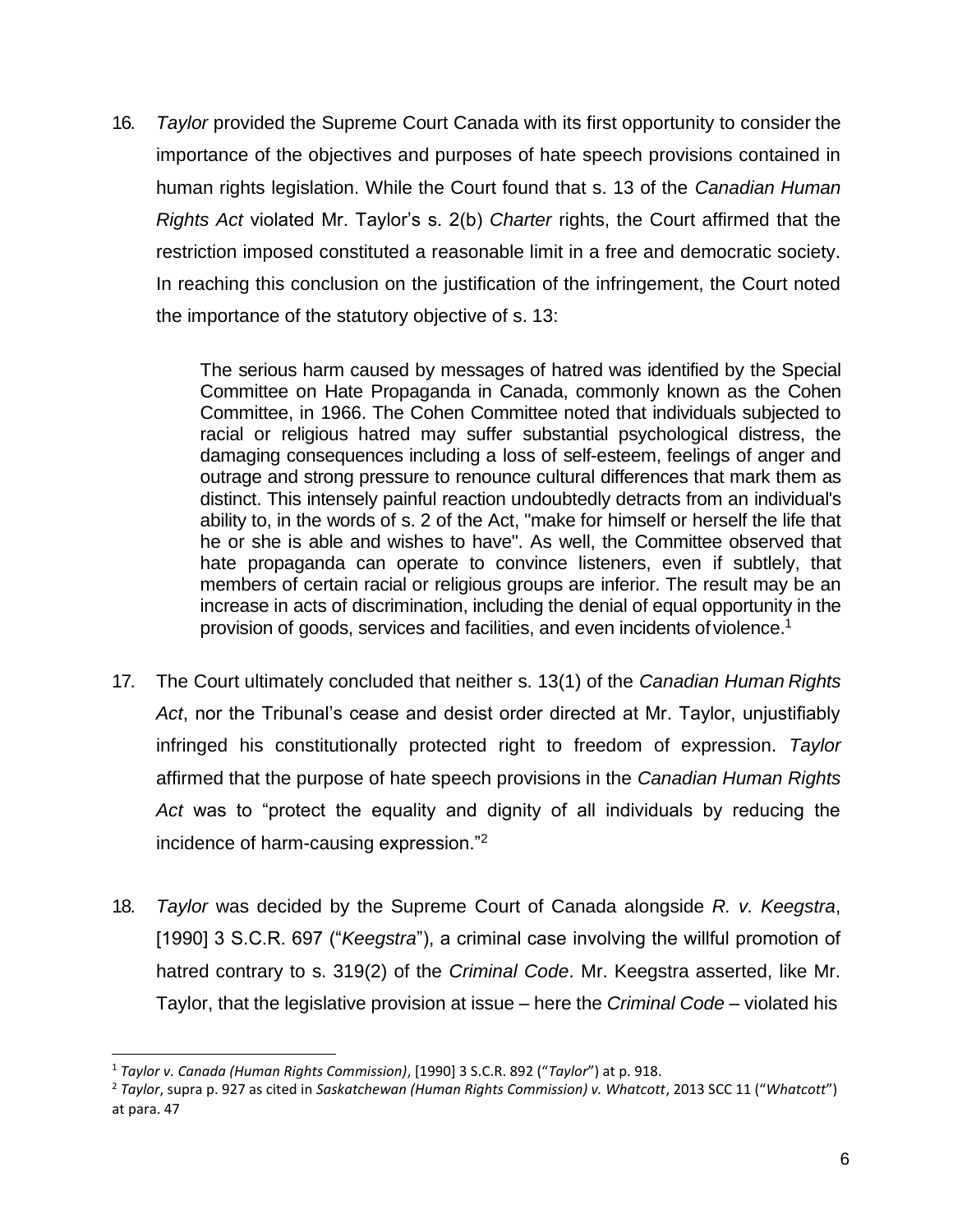s. 2(b) freedom of expression rights under the *Charter* and could not be justified under s. 1. The Court's reasons in *Keegstra* speak to the types of harms occasioned by hate speech. Among other things, the Court noted the effects of hate propaganda as follows:

The derision, hostility and abuse encouraged by hate propaganda therefore have a severely negative impact on the individual's sense of self-worth and acceptance. This impact may cause target group members to take drastic measures in reaction, perhaps avoiding activities which bring them into contact with non-group members or adopting attitudes and postures directed towards blending in with the majority. Such consequences bear heavily in a nation that prides itself on tolerance and the fostering of human dignity through, among other things, respect for the many racial, religious and cultural groups in our society. [3](#page-6-0)

- 19. The Court also noted the significant harms to society at large caused by hate speech or hate propaganda, including that "its premise of racial or religious inferiority may persist in a recipient's mind as an idea that holds some truth, an incipient effect not to be entirely discounted".
- 20. In *Ross v. School District No. 15*, [1996] 1 SCR 85, the Supreme Court of Canada again had occasion to consider the application of human rights legislation to discriminatory expressions – this time expressions made by a teacher outside of the educational setting. The teacher in question publicly made anti-Semitic, racist and discriminatory comments (including through the publication of books, pamphlets and letters to a local paper) during his off-duty time. While the School District initially continued his employment following a human rights complaint brought by the parent of a Jewish student, Mr. Ross was eventually fired by the School District at the direction of the Human Rights Board of Inquiry. Mr. Ross asserted that the Board of Inquiry's direction violated his *Charter* protected right to freedom of expression.
- 21. The Supreme Court of Canada found that the School District discriminated with respect to educational services available to the public in continuing to employ Mr.

<span id="page-6-0"></span><sup>3</sup> *R. v. Keegstra*, [1990] 3 S.C.R. 697 ("*Keegstra*") at p. 746-747.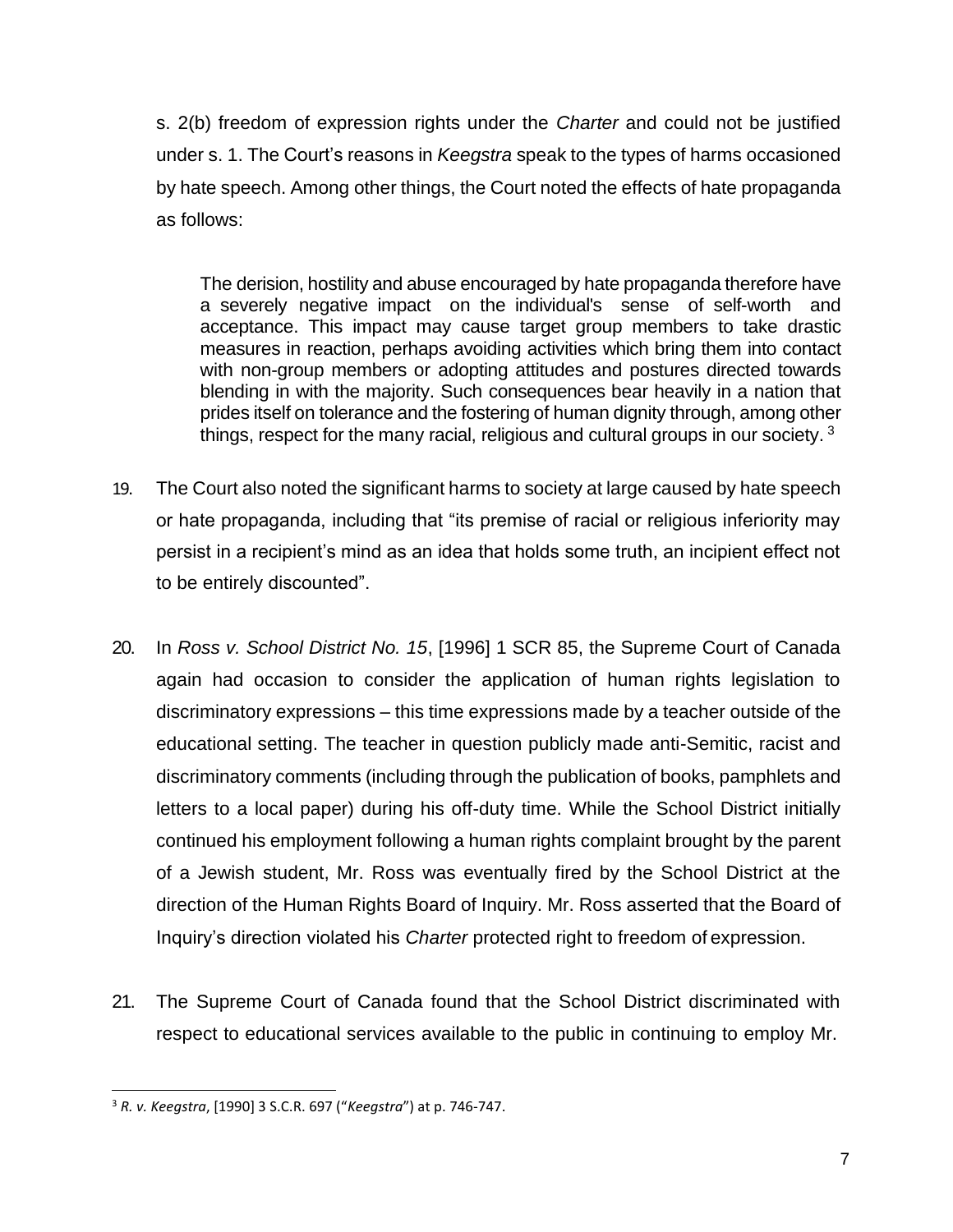Ross, noting that his continued employment contributed to an "invidiously discriminatory" or "poisoned" educational environment. Any violation of Mr. Ross's right to freedom of expression or religion was found to be justifiable in light of the ameliorative purposes of human rights legislation.

- 22. In *Saskatchewan v. Whatcott*, [2013] 1 SCR 467 ("*Whatcott*"), the Supreme Court of Canada reviewed and affirmed many of the principles developed in *Taylor*, *Ross*  and *Keegstra* about the multiple and significant harms of hate speech and the justifiability of limiting the right to freedom of expression in furtherance of the purposes and aims of human rights legislation.
- 23. *Whatcott*, like *Taylor*, involved a challenge to the section of the *Saskatchewan Human Rights Code* which expressly prohibited the publication or display of any representation "that exposes or tends to expose to hatred, ridicules, belittles or otherwise affronts the dignity of any person or class of persons on the basis of a prohibited ground." Rothstein J., writing for the Court in *Whatcott,* noted the role that hate speech plays in laying the groundwork for further and broader acts of hate:

Hate speech, therefore, rises beyond causing emotional distress to individual group members. It can have a societal impact. If a group of people are considered inferior, subhuman, or lawless, it is easier to justify denying the group and its members equal rights or status. As observed by this Court in *Mugesera v. Canada (Minister of Citizenship and Immigration)*, 2005 SCC 40, [2005] 2 S.C.R. 100, at para. 147, the findings in *Keegstra* suggest "that hate speech always denies fundamental rights". As the majority becomes desensitized by the effects of hate speech, the concern is that some members of society will demonstrate their rejection of the vulnerable group through conduct. Hate speech lays the groundwork for later, broad attacks on vulnerable groups. These attacks can range from discrimination, to ostracism, segregation, deportation, violence and, in the most extreme cases, to genocide: see *Taylor* and *Keegstra* [emphasis added].[4](#page-7-0)

24. In the BCTF's respectful submission, as the above-referenced brief jurisprudential history makes clear, there can be no doubt that the *Code* and its prohibition on

<span id="page-7-0"></span><sup>4</sup> *Whatcott, supra* at para. 74.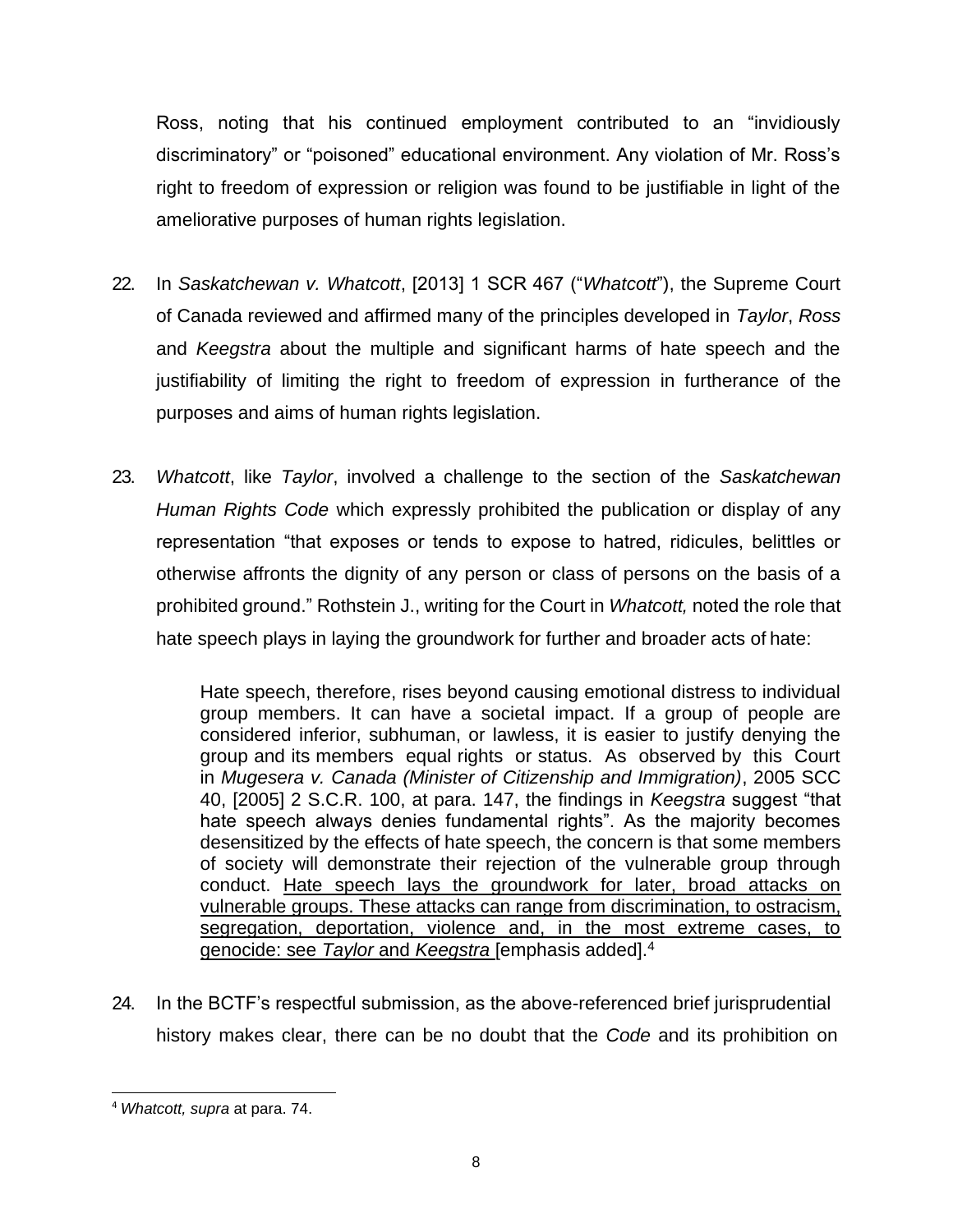publications which are likely to incite hatred is a critical tool in the fight against hate and one which fills an important gap left by the criminal law.

- 25. However, s. 7(1)(b) is not the only section of the *Code* capable of addressing hate speech and hate incidents. Hate incidents, including hate speech, may also arise in the context of: publications indicating an intention to discriminate (s.  $7(1)(a)$ <sup>[5](#page-8-0)</sup>, employment (s. 13)<sup>[6](#page-8-1)</sup>, and services customarily available to the public (s. 8)<sup>[7](#page-8-2)</sup>.
- 26. The purposes and aims of human rights legislation simply cannot be achieved if hateful expression is permitted to persist – wherever that might be. For this reason, hate speech provisions in the *Code* – and the application of other sections of the *Code* to discriminatory expression – must be zealously protected by British Columbia's Human Rights Commissioner.

# *Ensuring the Code evolves to suppress hate*

- 27. In the BCTF's submission, it is imperative, not only that hate speech provisions in human rights legislation be vigorously defended and applied, it is also critical that the *Code* be regularly revisited and revised to ensure that it recognize the diverse forms that hate may take and the importance of providing express recognition and protection to vulnerable groups.
- 28. Until 2016, for example, the *Code* did not offer express protection from discrimination on the basis of gender identity and gender expression. Although the BC Human Rights Tribunal's jurisprudence effectively ensured that transgender individuals could avail themselves of protection under the prohibited ground of sex, unsurprisingly, this protection was not evident to many transgender individuals (to say nothing of employers or service providers). Moreover, it was unclear whether

<span id="page-8-0"></span><sup>5</sup> *Oger* v. *Whatcott (No. 7)*, 2019 BCHRT 58 ("*Oger*").

<span id="page-8-1"></span><sup>6</sup> *Chilliwack Teachers' Association* v. *Neufeld*, 2021 BCHRT 6

<span id="page-8-2"></span><sup>7</sup> *Ismail* v. *British Columbia (Human Rights Tribunal)*, 2013 BCSC 1079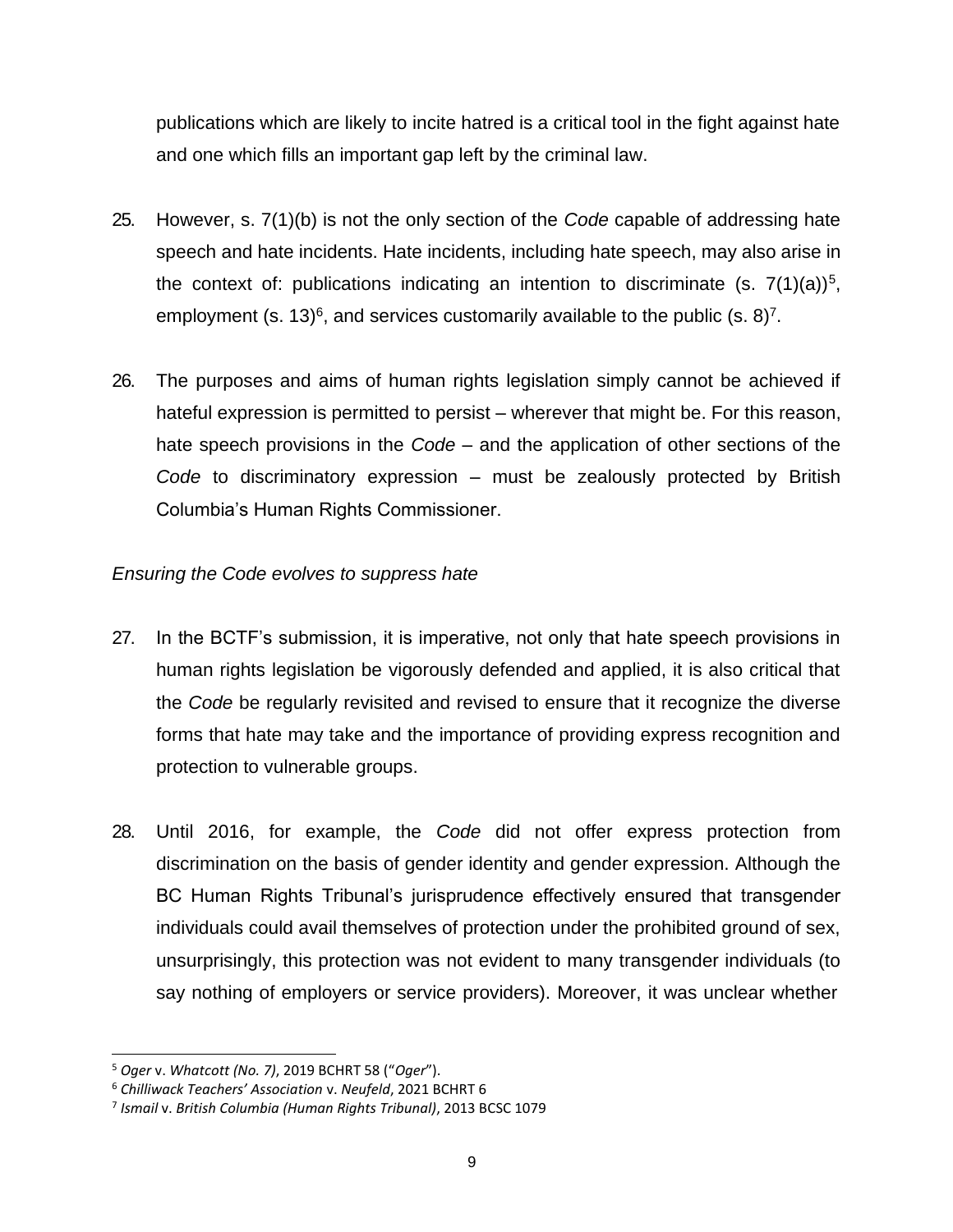the protection offered by the ground of sex in the *Code* could extend to prohibit discrimination (or hate speech) aimed at gender identity or expression going beyond transgenderism. Given the extreme vulnerability of trans and gender nonconforming individuals and their need for protection, the *Code* was amended in 2016 to expressly add gender identity and gender expression as protected grounds.

- 29. More recently, BC added Indigenous identity as a protected ground under the *Code*  in 2021. Although Indigenous people could previously utilize the protected grounds of race and ancestry to engage the *Code*'s protections, their inclusion and protection was not apparent to many. Adding Indigenous identity to the protected grounds in the *Code* was a significant step in signaling to Indigenous people that the *Code* is aimed at protecting and affirming their right to be free from discrimination in the areas to which the *Code* applies.
- 30. Presently, many individuals and groups are advocating for the addition of social condition as a protected ground under the *Code*. In the BCTF's respectful submission, such revisiting and updating of protected grounds is a crucial part of ensuring that the *Code* can be responsive to emerging forms and types of hate.
- 31. In the BCTF's submission, however, periodic review and revision of the *Code* should not be limited solely to the addition of new protected grounds. Rather, it should also consider whether procedural or other reforms are needed to address hate when it arises.
- 32. In *Oger* v. *Whatcott*, for example, the Tribunal found itself without the full compliment of procedural tools necessary to prevent the weaponization of hate inside the Tribunal's halls and hearing rooms. In *Oger*, the Tribunal considered a complaint brought by Ms. Oger, a trans woman, against Bill Whatcott under section 7 of the *Code* which prohibits discriminatory publications (including publications which indicate an intention to discriminate and publications or publications which are likely to expose individuals or groups to hatred on the basis of a protected ground). Throughout the course of the hearing, Mr. Whatcott wore a T-shirt the effect of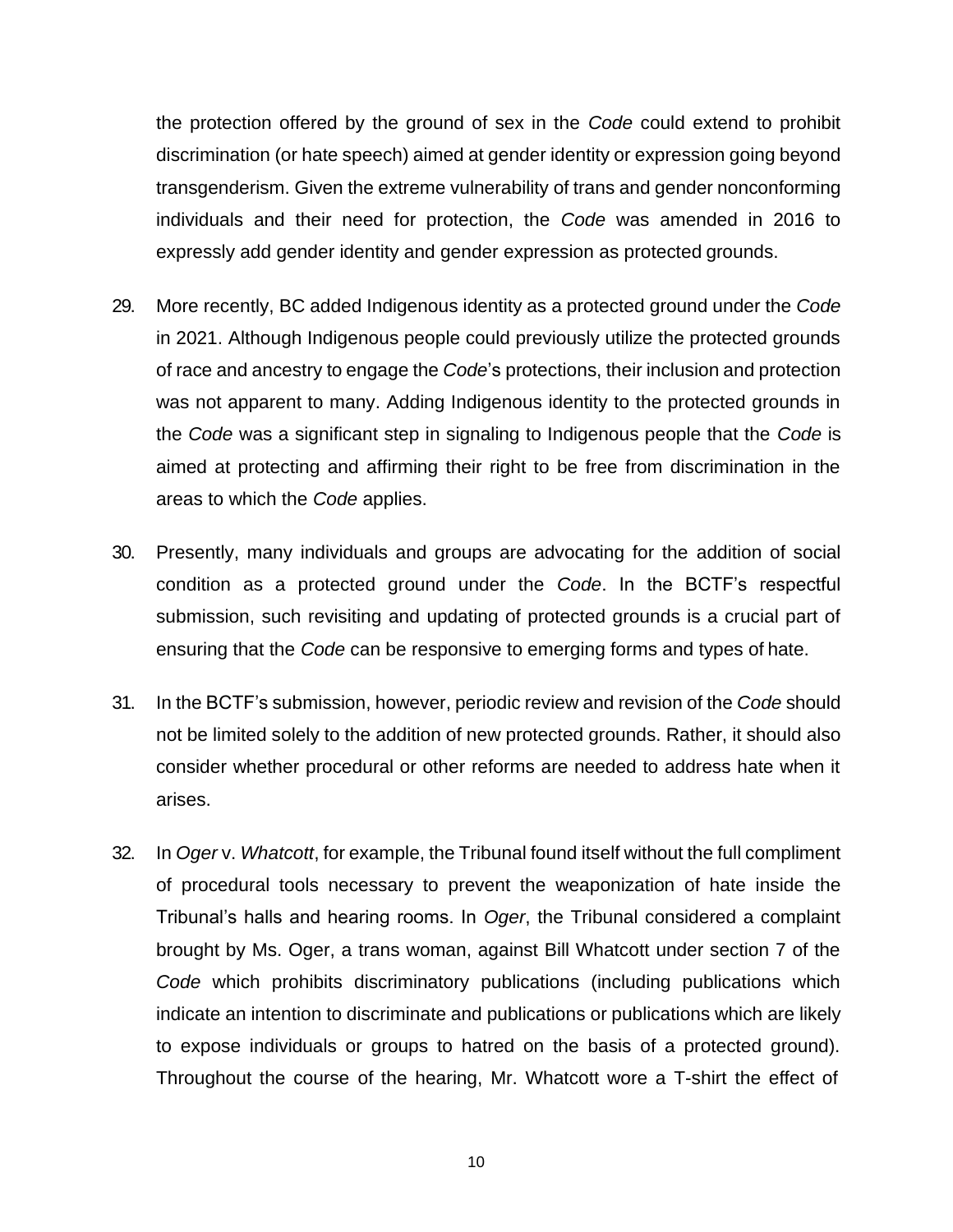which, the Tribunal found, was to deny Ms. Oger's gender identity and "to publicly humiliate her once more." Mr. Whatcott further referred to Ms. Oger as a man throughout the proceedings, despite the Tribunal's orders directing him to refer to her as either the Complainant or by using female pronouns. Outside of the Tribunal's hearing room, but during the processing of Ms. Oger's complaint, Mr. Whatcott also "used every public forum at his disposal to talk about the complaint and repeat his hateful rhetoric about Ms. Oger" including by referring to her as, among other things, a "transvestite with tyrannical tendencies" who was in need of psychiatric help. He also cast his net broadly, at times, asserting, without foundation that human rights for transpeople have led to "physical and sexual assaults in Canadian women's shelters and correctional centres."

33. The *Oger* example of hateful expression occurring within the hearing room itself begs the question of whether or not procedural reforms or amendments to the Tribunal's power to control its own process would assist the Tribunal in hearing cases involving hate without providing new opportunities for expansion of the harm associated with hate speech for those with fortitude enough to file a complaint in an effort to enforce their rights.

#### *Strong human rights jurisprudence*

- 34. In addition to robust human rights legislation, the BCTF submits that it is imperative that parties and intervenors are prepared to advance cases and evidence suited to ensure that human rights jurisprudence continues to develop in a manner which recognizes: a) the social context within which specific hate speech must be understood; b) the new and unique ways that hate may manifest itself – particularly in relation to different grounds of discrimination; and c) Canada's international law obligations.
- 35. On the first and second points above, *Oger,* again, provides an excellent case in point.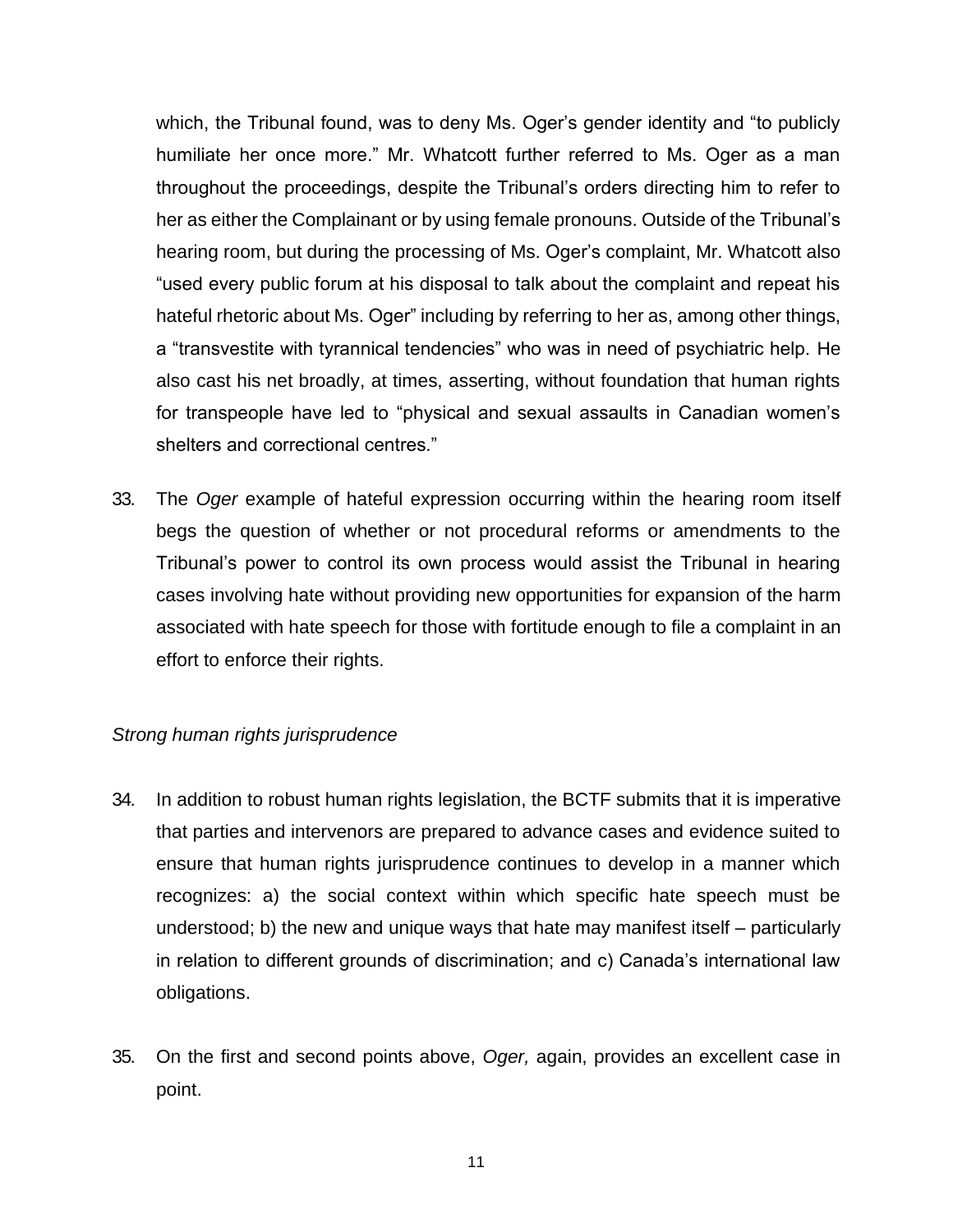36. Aided by submissions made by intervenors, including the BCTF and West Coast LEAF, the Tribunal rendered a decision on the merits of Ms. Oger's complaint that was firmly grounded in the social context for trans and gender diverse people:

> Unlike other groups protected by the *Code,* transgender people often find their very existence the subject of public debate and condemnation. What flows from this existential denial is, naturally, a view that trans people are less worthy of dignity, respect, and rights. In the hearing room for this complaint, we were witness to repeated, deliberate, and flagrant attacks on Ms. Oger based on nothing more than a belief that her very existence is an affront.

> And so, despite some gains, transgender people remain among the most marginalized in our society. Their lives are marked by "disadvantage, prejudice, stereotyping, and vulnerability": *F. (C.) v. Alberta (Vital Statistics),* 2014 ABQB 237 at para. 58; see also *Rainbow Committee of Terrace v. Terrace (City),* 2002 BCHRT 26 [ 43 C.H.R.R. D/413] at paras.47– 51. They are stereotyped as "diseased, confused, monsters and freaks": *Nixon v. Vancouver Rape Relief Society (No. 2),* 2002 BCHRT 1 [ 42 C.H.R.R. D/20] at paras. 136–37, overturned 2005 BCCA 601 [ 55 C.H.R.R. D/67] (not on this point). Transpeople face barriers to employment and housing, inequitable access to health care and other vital public services, and heightened risks of targeted harassment and violence. The results include social isolation, as well as higher rates of substance use, poor mental health, suicide, and poverty: *XY v. Ontario (Government and Consumer Services) (No. 4),* 2012 HRTO 726 [ 74 C.H.R.R. D/331] at paras. 164–66. For transgender children, antitrans bullying leads to higher rates of absenteeism and poorer educational outcomes, which then has ripple effects for their health and future prospects: Christophe Cornu, "Preventing and addressing homophobic and transphobic bullying in education; A human-rights based approach using the United Nations Convention on the Rights of the Child" (2016) Journal of LGBT Youth 13:1-2, 6-17 at pp.  $7-8.8$  $7-8.8$  $7-8.8$

- 37. Intervenors played a significant role in providing the Tribunal with much of this social context.
- 38. The Tribunal's decision in *Oger*, finding that Mr. Whatcott's flyers violated sections 7(1)(a) and (b) of the *Code*, also embraced a trans-specific (i.e. grounds-specific) understanding of hate – noting that questioning the existence of trans people is "at the root of the prejudice and stereotypes that continue to oppress them" (*Oger* at

<span id="page-11-0"></span><sup>8</sup> *Oger*, *supra* at paras. 61-62.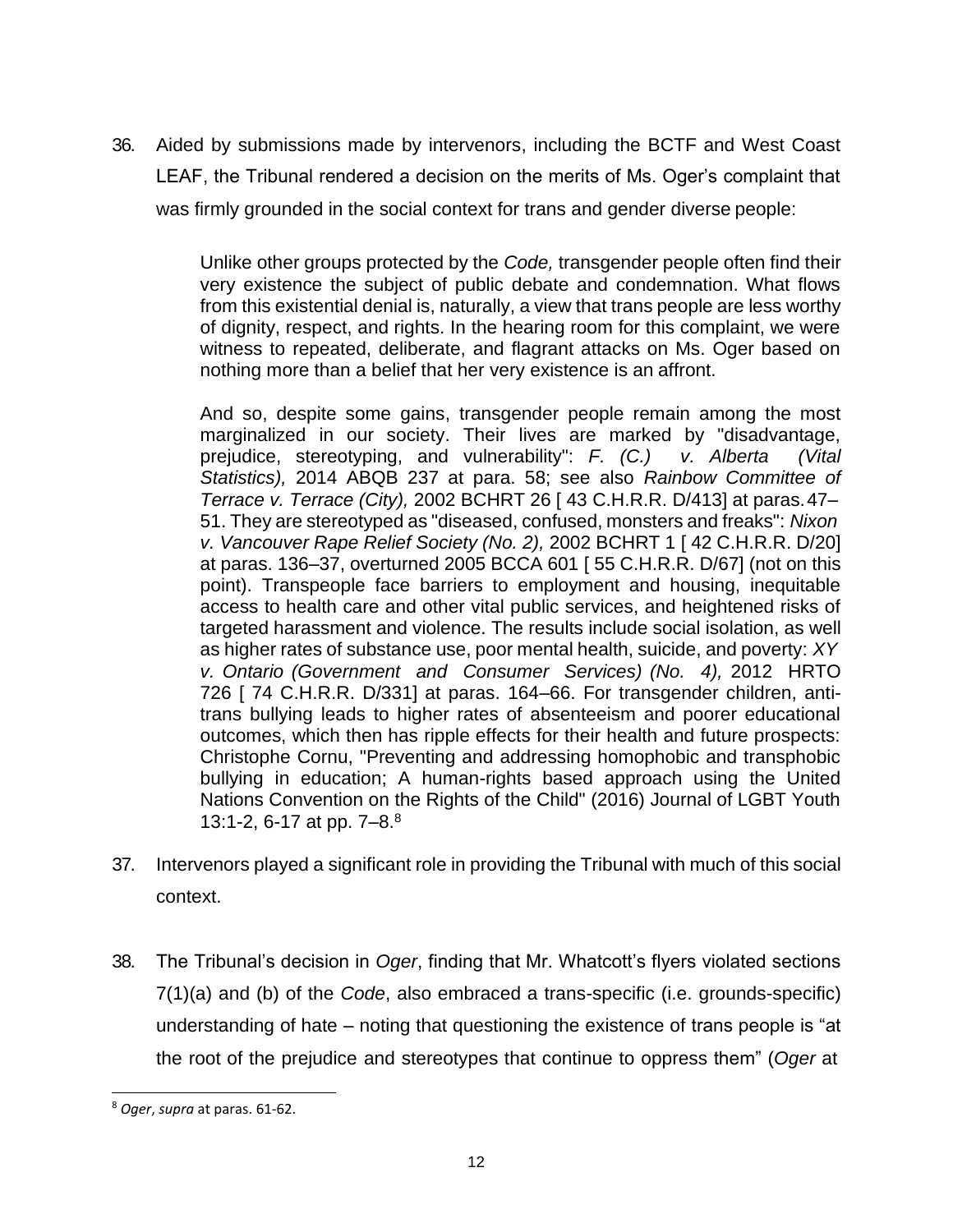para 120) and that denying the reality of transgender people is a rhetorical technique used to expose or tending to expose them to hatred or contempt (see, for example, *Oger* at paras 152-157).

- 39. Beyond social context, however, there is practical context that must be reflected in the jurisprudence. While the exclusive Federal jurisdiction to regulate telecommunications (now interpreted to include regulation of the internet) must be respected, the proper interpretation of this jurisdiction, in the BCTF's respectful submission, is one which appreciates the meaning of "regulation" and therefore the true scope of the Federal jurisdiction. Just as the exclusive Federal jurisdiction over Indians and Lands reserved for Indians does not mean that provincial legislation can never apply to an Indigenous person, exclusive Federal jurisdiction over regulation of internet service providers does not extend to so far as to make the *Code*  inapplicable to any communication simply by virtue of the fact that it has been transmitted by way of email or the internet.
- 40. To interpret exclusive Federal jurisdiction in this fashion would be to render the *Code*  impotent with respect to any matter – be it in employment, services, membership in a union or discriminatory publications – where communications have been transmitted – or business has been conducted - electronically. Parties and intervenors must ensure that the Tribunal's jurisprudence appreciates both the correct approach to division of powers and the practical implications of the modern world (and of contemporary communication).
- 41. Finally, the BCTF submits that parties and intervenors, including the Commissioner, must make every effort to ensure that human rights jurisprudence develops in a manner that recognizes and gives voice to Canada's international law obligations. As noted by the Supreme Court of Canada in *Keegstra*, and more recently affirmed in *Divito* v. *Canada*, 2013 SCC 47 at paras 22-23 "Generally speaking, the international human rights obligations taken on by Canada reflect the values and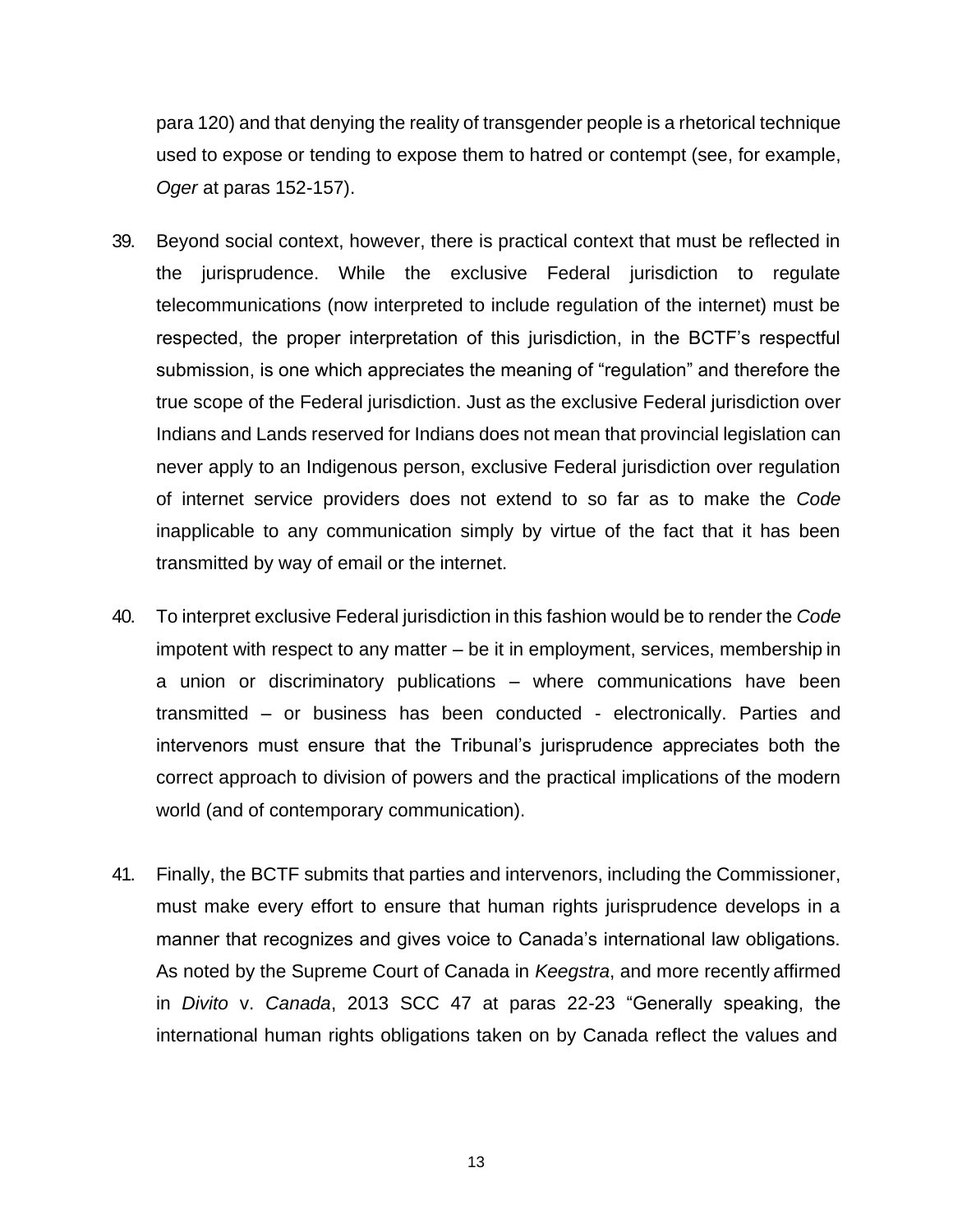principles of a free and democratic society, and those values and principles that underlie the *Charter* itself."[9](#page-13-0)

- 42. Acknowledgement that limits on freedom of expression will sometimes be necessary in a free and democratic society are reflected in a number of international instruments, including the *Universal Declaration of Human Rights* ("*UDHR*"), the *International Covenant on Civil and Political Rights* ("*ICCPR*"), and the *International Convention of the Elimination of All forms of Racial Discrimination* ("*CERD*").
- 43. Article 20 of the *ICCPR*, for example (which Canada has ratified), requires state parties to prohibit certain types of discriminatory expression, including "any advocacy of national, racial or religious hatred that constitutes incitement to discrimination, hostility or violence."[10](#page-13-1) *CERD* also specifically requires state parties to declare it an offense to disseminate "ideas based on racial superiority or hatred" or to incite racial discrimination.
- 44. Prohibiting hate-promoting expression is therefore not only compatible with international law obligations, it is required of state signatories, including Canada. Indeed, among the recommendations made by the United Nations to member states on the subject of countering COVID-19 related hate, is ensuring that allegations of hate speech that may constitute incitement to discrimination, hostility or violence are independently investigated and the perpetrators are held accountable in accordance with international human rights law obligations. Canada's international human rights obligations seek to balance the right to freedom of opinion and expression with the need to limit expression because individuals and groups targeted by hate speech are made more vulnerable to violence, political and social exclusion and isolation and stigmatization, among other things.[11](#page-13-2)

<span id="page-13-0"></span><sup>9</sup> *Keegstra*, *supra* p. 750.

<span id="page-13-1"></span><sup>10</sup> ICCPR, Article 20(2)

<span id="page-13-2"></span><sup>&</sup>lt;sup>11</sup> United Nations Guidance Note on Addressing and Countering COVID-19 related Hate Speech, May 11, 2020, online[: https://www.un.org/en/genocideprevention/documents/Guidance%20on%20COVID-](https://www.un.org/en/genocideprevention/documents/Guidance%20on%20COVID-19%20related%20Hate%20Speech.pdf)[19%20related%20Hate%20Speech.pdfh](https://www.un.org/en/genocideprevention/documents/Guidance%20on%20COVID-19%20related%20Hate%20Speech.pdf)(et "Guidance Note") at pp 2 and 5.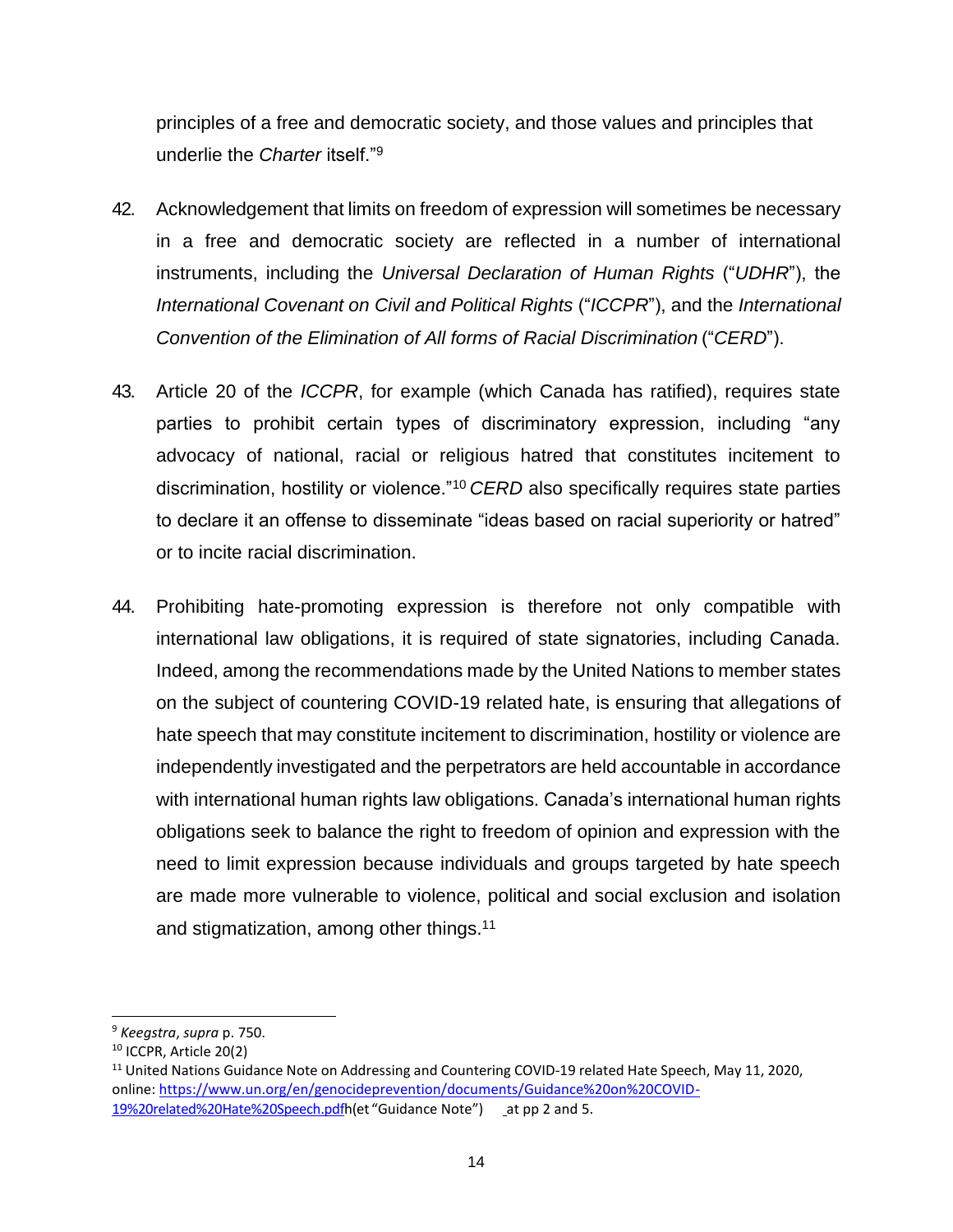#### *Resourcing the enforcement of rights*

- 45. It goes without saying that rights embodied in human rights legislation are without meaning or effect if administrative tribunals and courts tasked with enforcing them are inadequately resourced to deal with complaints in a timely or effective manner. In the BCTF's respectful submission, there can be no question that the BC Human Rights Tribunal is presently in precisely such a position. Given the quasiconstitutional nature of human rights and the critical role that the *Cod*e and human rights jurisprudence play in addressing the proliferation of hate speech, the BCTF submits that the Commissioner must advocate for a fundamental change to the Tribunal's budget and resourcing.
- 46. Both the previous and the current Chair of the BC Human Rights Tribunal have made multiple presentations to the bar – the later having even written to the public - on the Tribunal's significant resource challenges over the past number of years. Both have consulted with the bar and considered and implemented procedural reforms of varying levels of complexity in an effort to alleviate some of the Tribunal's extraordinary backlog.
- 47. As of March 2021, it was taking the Tribunal:
	- a. an average of 9 months to accept a complaint for filing and service on the relevant respondent;
	- b. an average of 2.5 years from filing to issue a decision on an application to dismiss; and
	- c. an average of 4.5 years after filing to issue a final decision on the merits of a complaint.
- 48. As of November 2021, the Tribunal was in possession of:
	- a. 1970 complaints awaiting screening on intake to determine if they would be accepted for filing and served;
	- b. 170 complaints awaiting service;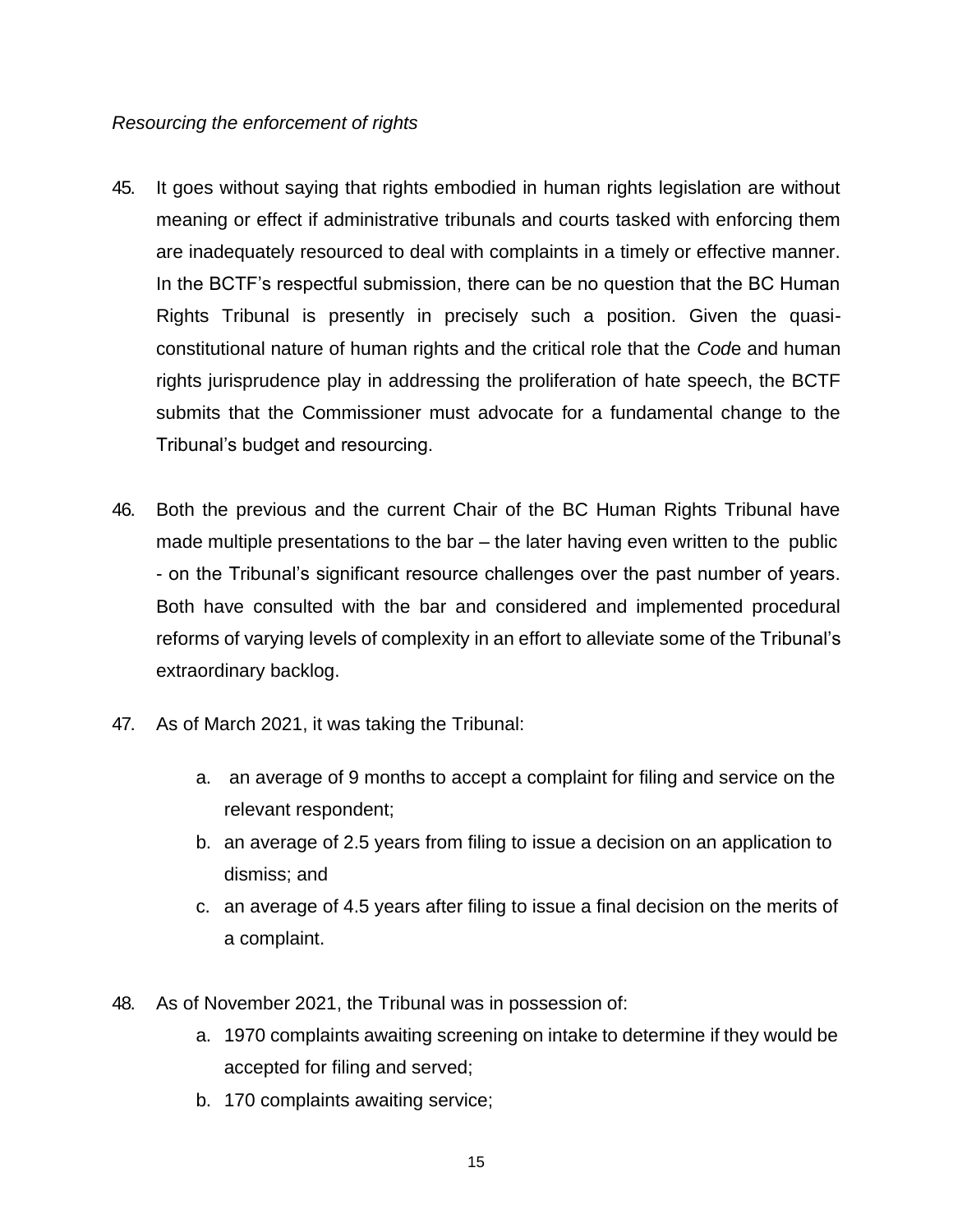- c. 435 complaints awaiting mediation;
- d. 274 applications to dismiss not yet assigned to a Tribunal Member for determination;
- e. 97 complaints waiting to be scheduled for hearing.
- 49. The figures and timelines above, which the Tribunal made public during a Continuing Legal Education Conference in November of 2021, are staggering. Indeed, the Tribunal's inadequate resourcing and extraordinary backlog of cases led it to take the drastic measure of imposing a moratorium on filing preliminary applications to dismiss complaints in November of 2021 until further notice. Arguably, these are applications that respondents have a statutory right to make.
- 50. Despite having sounded the alarm about its inability to deal with complaints in a timely manner, no meaningful increase to the Tribunal's funding appears to have been forthcoming. As such, the status quo is almost certain to remain (or worsen) until a significant increase in funding is provided.
- 51. In the BCTF's respectful submission, however, such processing times and delays which are having a significant negative impact on both complainants and respondents – are no surprise when considered alongside the Tribunal's historical budget and case load data.
- 52. The present direct access Tribunal model was created in 2002 following the Campbell government's elimination of BC's previous human rights commission and council. In 2005-2006 - the first budget year for which Tribunal operating costs are readily available - the Tribunal's annual operating costs were \$3,062,790. The number of complaints filed with the Tribunal during that same period of time was 1,145. At that time, the Tribunal employed 8.5 Members, one Chair and one Registrar, along with 7 case managers, 2 information officers, 1 receptionist and 1 other employee to process and address complaints filed.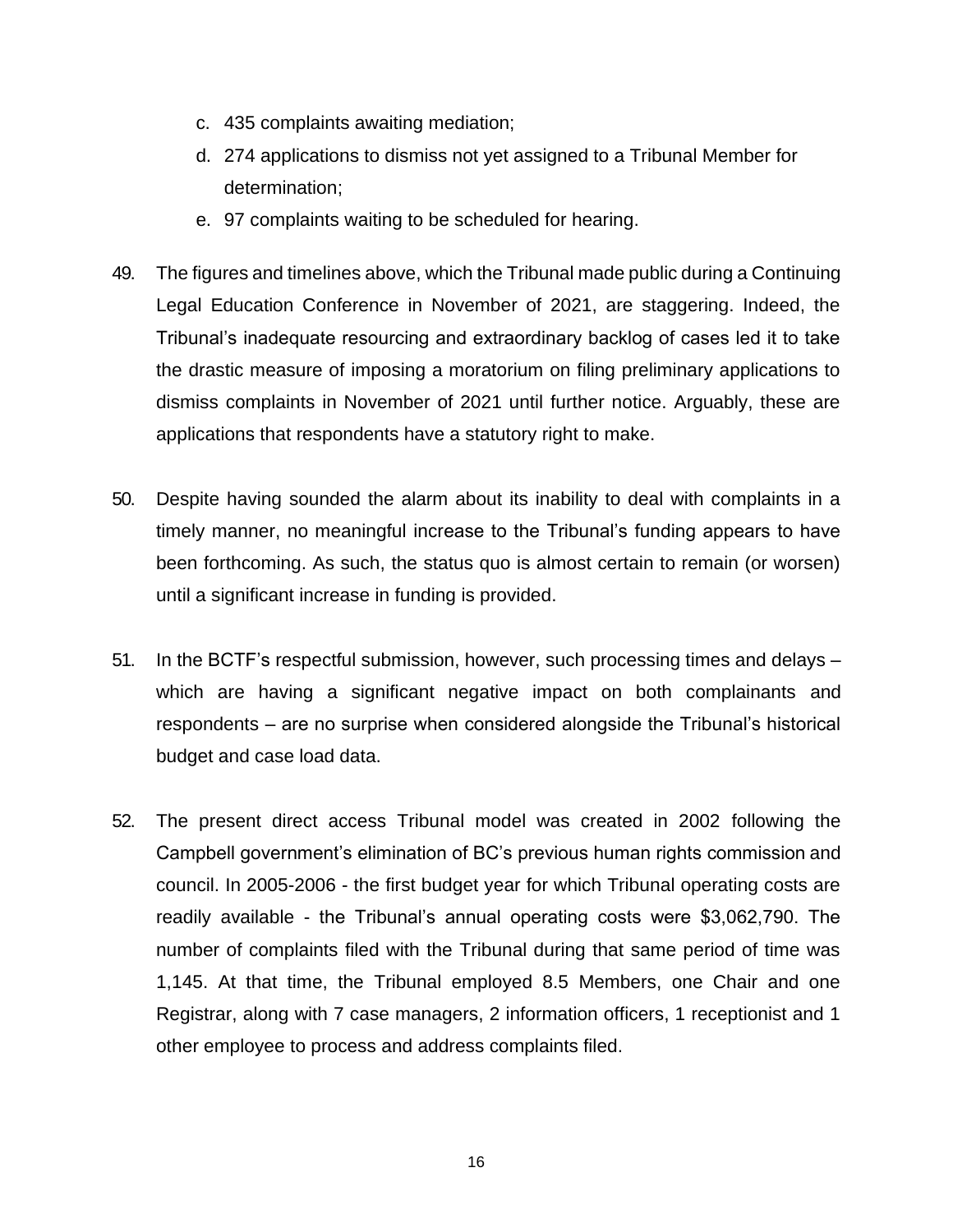- 53. Over the following decade, the number of complaints filed annually with the Tribunal remained relatively stable – as did the Tribunal's budget.
- 54. In 2015/2016, the number of cases filed with the Tribunal began creeping upward, breaking the 1,200 mark for the first time. In 2016/207 - the fiscal year in which gender expression and identity were added to the *Cod*e - the number of complaints filed with the Tribunal climbed to 1273.
- 55. In 2017-2018, cases filed totaled 1443. The Tribunal's budget, however, remained unchanged at \$3,004,000. Although generally unchanged from 2005/2006 levels, there can be no doubt that the Tribunal's budget of approximately \$3,000,000 in 2017-2018 represented, in practical terms, a reduction from its similar budget 10 years earlier after accounting for the basic rate of inflation.
- 56. In late 2018, the *Code* was amended to extend the limitation period for filing a human rights complaint from 6 months to 1 year. During the first full fiscal year following this amendment (2018-2019) the number of cases filed with the Tribunal increased to 1736. Still, the Tribunal's budget remained largely unchanged.<sup>[12](#page-16-0)</sup>
- 57. In 2019-2020, the Tribunal was resourced with a budget of \$3,148,000 to address 1,614 complaints received.
- 58. With the onset of Covid-19, the Tribunal received 2,656 complaints in 2020-2021. Its budget for that fiscal year was just \$3,148,000.
- 59. Notably, in 2021, the Province also added Indigenous identity as a protected ground under the *Code* and the Tribunal took steps to implement significant measures to make the Tribunal, and its processes, more accessible and culturally welcoming to Indigenous parties. Such measures are long overdue and require additional funding.
- 60. Constrained by a budget that has remained largely unchanged in over 15 years, and with a case load (excluding backlog) more than double that envisioned at the time

<span id="page-16-0"></span><sup>12</sup> 2018-2019 Budget per the Tribunals Annual Report: \$3,112,000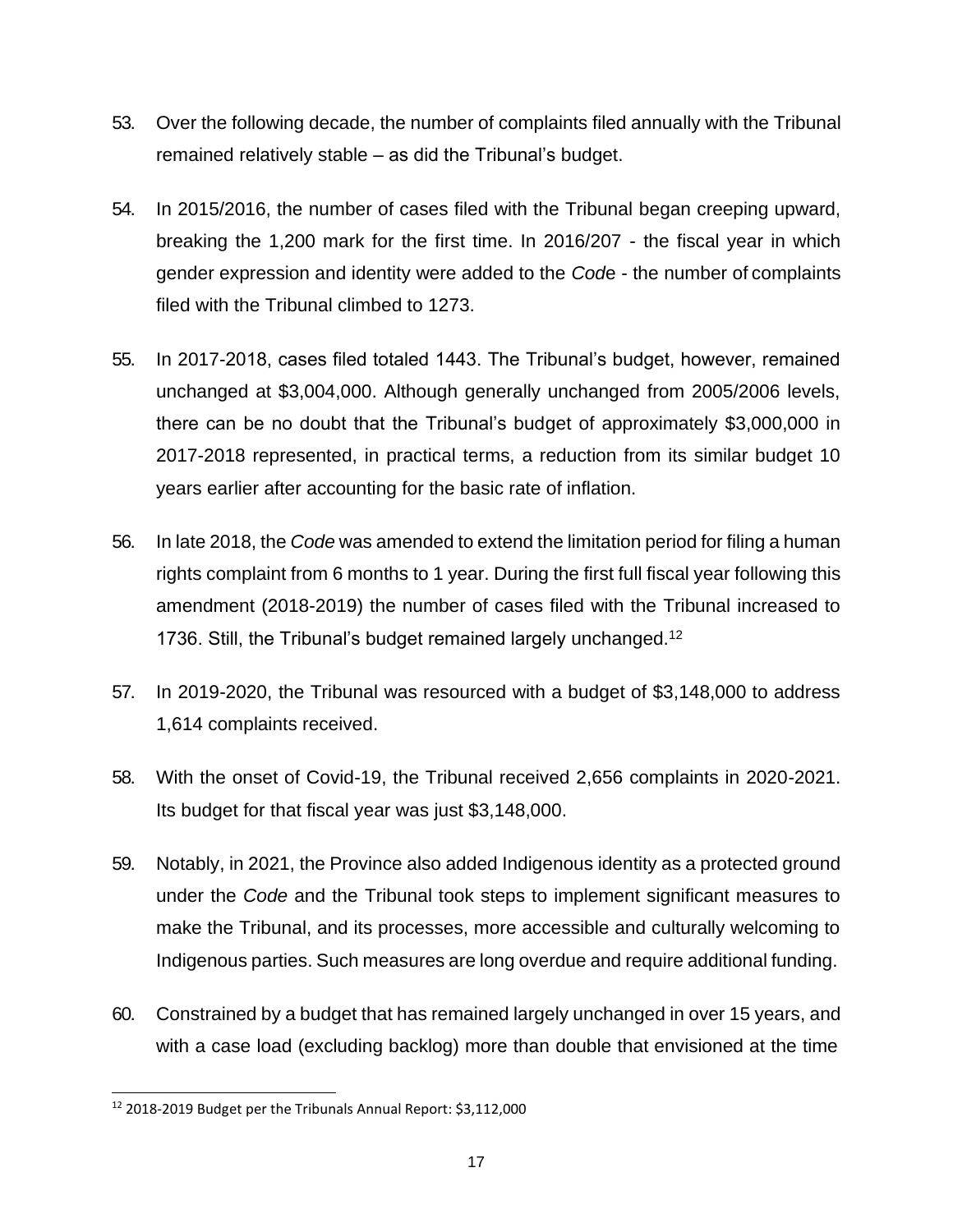its budget level was initially set, the Tribunal is simply without the resources necessary to fulfil the role it should in adjudicating complaints and interpreting quasiconstitutional rights under the *Code*, including complaints involving hate speech. While the associated extraordinary delays should be of concern irrespective of the type of complaint, here the BCTF notes the particularly significant impact that such delays will have on cases involving hate speech distributed by digital and electronic means. Social media and other means of electronic distribution are only likely to fan the flames of hate speech, extending its reach exponentially while complaints inch their way through the Tribunal's processes.

61. The BCTF submits that it is incumbent on the Commissioner, as part of any recommendation(s) she might make respecting the enforcement of rights under the *Code* to address hate speech, to advocate strenuously for adequate resourcing of the BC Human Rights Tribunal.

# 2. Prevention of hate: Transformative education

#### *Role of Education*

62. There can be no doubt about the role that education has to play in combatting misinformation and ignorance that can lead to hate speech and in providing a safe and inclusive learning environment in which all members of the school community can be free from hate and violence. Among other things, the United Nations' Guidance Note on Addressing and Countering COVID-19 related Hate Speech recommends that member states ensure "that education and training, especially at schools, including via online platforms, addresses COVID-19 related hate speech, disinformation and misinformation by encouraging critical thinking, social and emotional skills and responsible engagement, through global citizenship education and human rights education."[13](#page-17-0)

<span id="page-17-0"></span><sup>13</sup> Guidance Note, *supra* at p. 5. See also: United Nations Strategy and Plan of Action on Hate Speech, May 2019, online: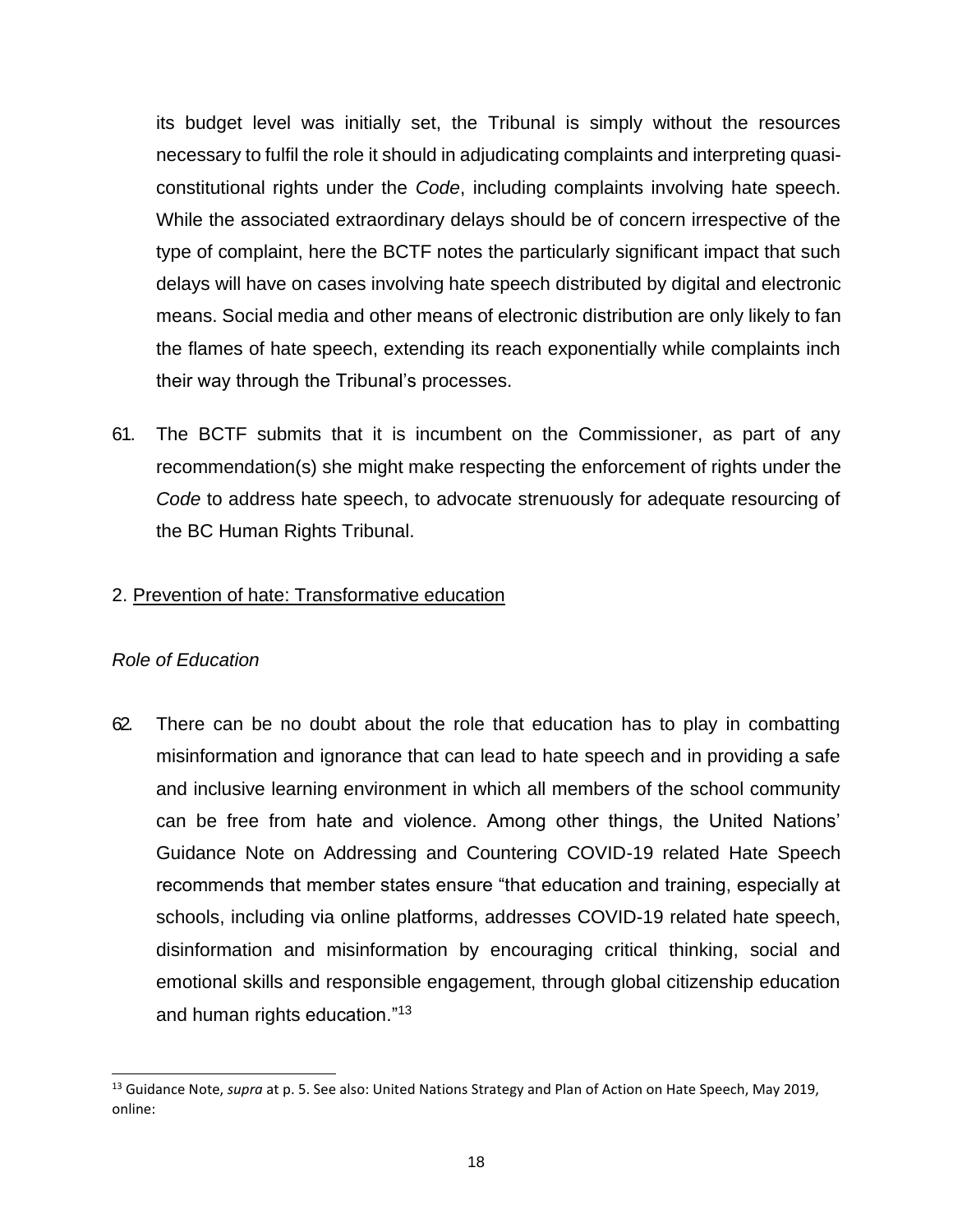63. The importance of education and training in combatting hate was further echoed in the recommendations and themes identified by Ontario's Hate Crimes Community Working Group in its Final Report entitled "Addressing Hate Crimes in Ontario". In its executive summary, the Working Group identifies 8 themes requiring attention and recommendations including:

> 4. **Education and Training.** No long-term hate-crime reduction strategy can succeed without a substantial educational component. All service providers (police officers, Crown prosecutors, front-line victim services workers, correctional officers and supervisors) must be trained to appreciate the special impact of hate incidents on victims and their communities, and to understand the specific services and supports each victimized community requires. The public education system must dissolve systemic barriers that condone discrimination; students must come to understand, recognize and reject all manifestations of hate and learn how to prevent and respond to hate incidents in schools. The Working Group's strategy addresses each of these imperatives. The role of the education system – elementary, secondary and post-secondary – is essential, as is the effective education and training of all professionals involved in investigating and prosecuting hate crimes and/or providing victim services.[14](#page-18-0)

64. Before making 13 recommendations respecting education and training to address or prevent hate and hate crime victimization, the Working Group observed the following:

> The Working Group believes that our schools, colleges and universities must be encouraged and supported to continuously build and maintain strong, sustainable partnerships among themselves and with the Ontario Government in the overall strategy to address hate crimes and hate incidents. The Working Group understands that hate is not intrinsic to human beings; it is a learned behaviour which can be unlearned. Educational institutions play key roles in shaping the ideas and attitudes of our children and youth who come from such

[https://www.un.org/en/genocideprevention/documents/UN%20Strategy%20and%20Plan%20of%20Action%20on](https://www.un.org/en/genocideprevention/documents/UN%20Strategy%20and%20Plan%20of%20Action%20on%20Hate%20Speech%2018%20June%20SYNOPSIS.pdf) [%20Hate%20Speech%2018%20June%20SYNOPSIS.pdf, p](https://www.un.org/en/genocideprevention/documents/UN%20Strategy%20and%20Plan%20of%20Action%20on%20Hate%20Speech%2018%20June%20SYNOPSIS.pdf).4.

<span id="page-18-0"></span><sup>&</sup>lt;sup>14</sup> Addressing Hate Crimes in Ontario – Final Report of the Hate Crimes Community Working Group, Final Report of the Hate Crimes Community Working Group to the Attorney General and the Minister of Community Safety and Correctional Services, Strategy, recommendations, priorities for action, 2006, online:

[http://www.attorneygeneral.jus.gov.on.ca/english/about/pubs/hatecrimes/HCCWG\\_full.pdf](http://www.attorneygeneral.jus.gov.on.ca/english/about/pubs/hatecrimes/HCCWG_full.pdf) (the "Final Report"), p. 3.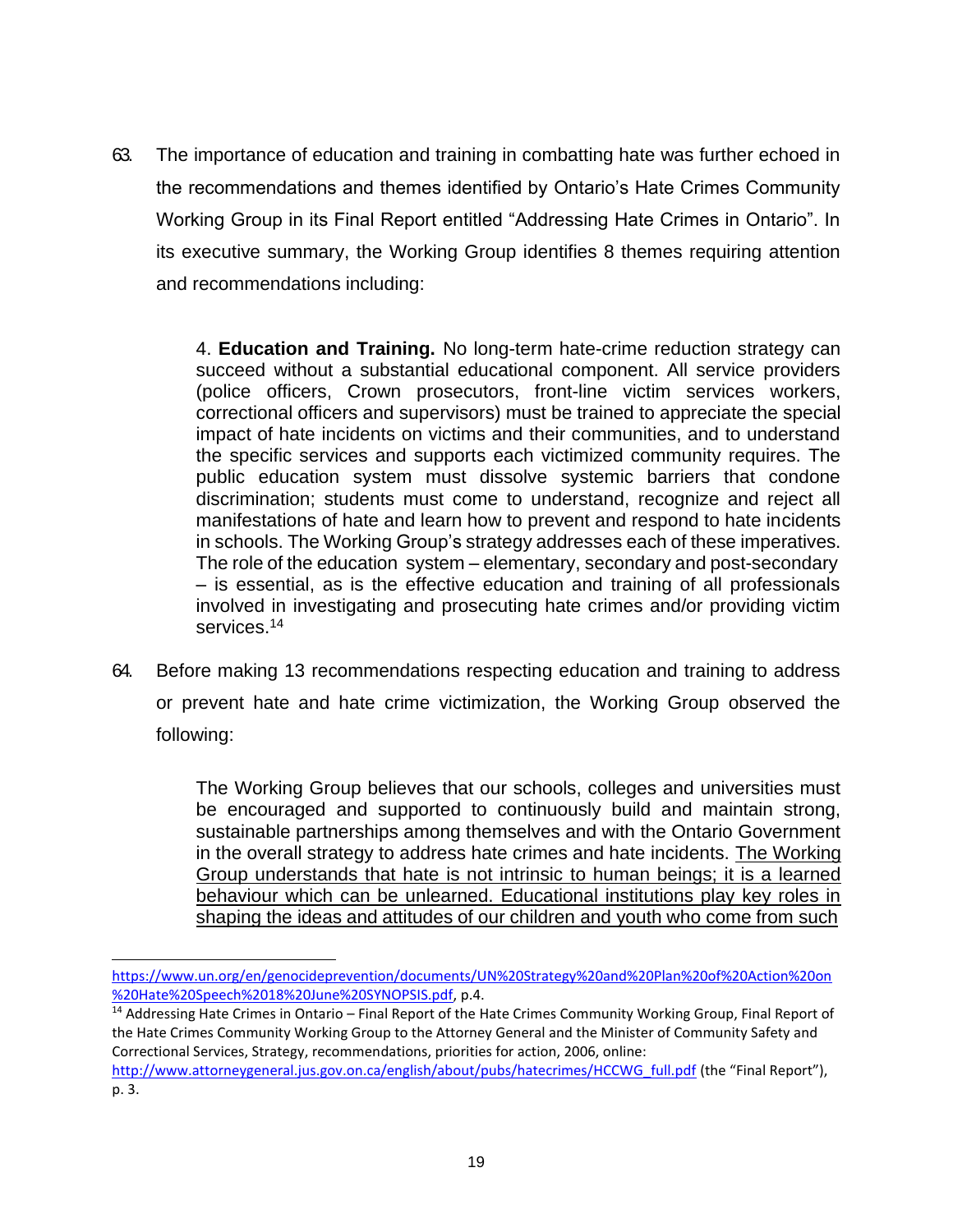a huge diversity of ethno-racial, socio-economic and geographically differentiated communities. They are central to the development of Ontario's moral climate.

The Working Group concluded that educational institutions are not immune from intolerance and violence. Across the province, children and youth are significantly implicated in hate incidents and hate crimes as both victims and perpetrators. Teachers, administrators and support personnel also convey and are the targets of hate. Hate activity, whether it takes the form of slurs, graffiti, intimidation, bullying, harassment or assault, is continuously evident in classrooms and on school grounds. As well, hate groups work within school environments to recruit young people to their ranks.

…

The Working Group believes that Ontario's schools, colleges and universities must be actively engaged in preventing and reducing hate crimes and hate incidents. The Ministry of Education has a responsibility to provide guidance to school boards in curricula directions and instructional practice to ensure that Ontario's students are instilled with an appreciation and respect for each other's differences. The Ministry must also ensure that the norms and values of Ontario's educational system focus on empathy, critical thinking, and conflict resolution skills. As well, anti-racism and antihate policies and practices must be rigorously enforced through monitoring, and requiring strict adherence to, codes of conduct for administrators, teachers, students and parents. In sum, the Ministry, in partnership with school boards and schools, must ensure the creation of an organizational culture and climate where prejudice and hatemotivated behaviour are not tolerated.

In the Working Group's view, it is important that the Ministry's commitment to equitable, supportive and safe environments for all students and staff include a determination to eradicate hate crimes and hate incidents of every kind.<sup>[15](#page-19-0)</sup> [emphasis added]

65. The BCTF wholeheartedly agrees that any long-term hate-crime reduction strategy must have a substantial educational component if it is to succeed. For this reason, the BCTF has advocated tirelessly for, and contributed to, the creation and implementation of the SOGI 123 resources in BC. SOGI 123 is aimed at providing educators in BC with grade appropriate sexual orientation and gender identity inclusive lesson plans, policies and resources. The goal of SOGI inclusive education

<span id="page-19-0"></span><sup>15</sup> Final Report, *supra* at pp. 41-42.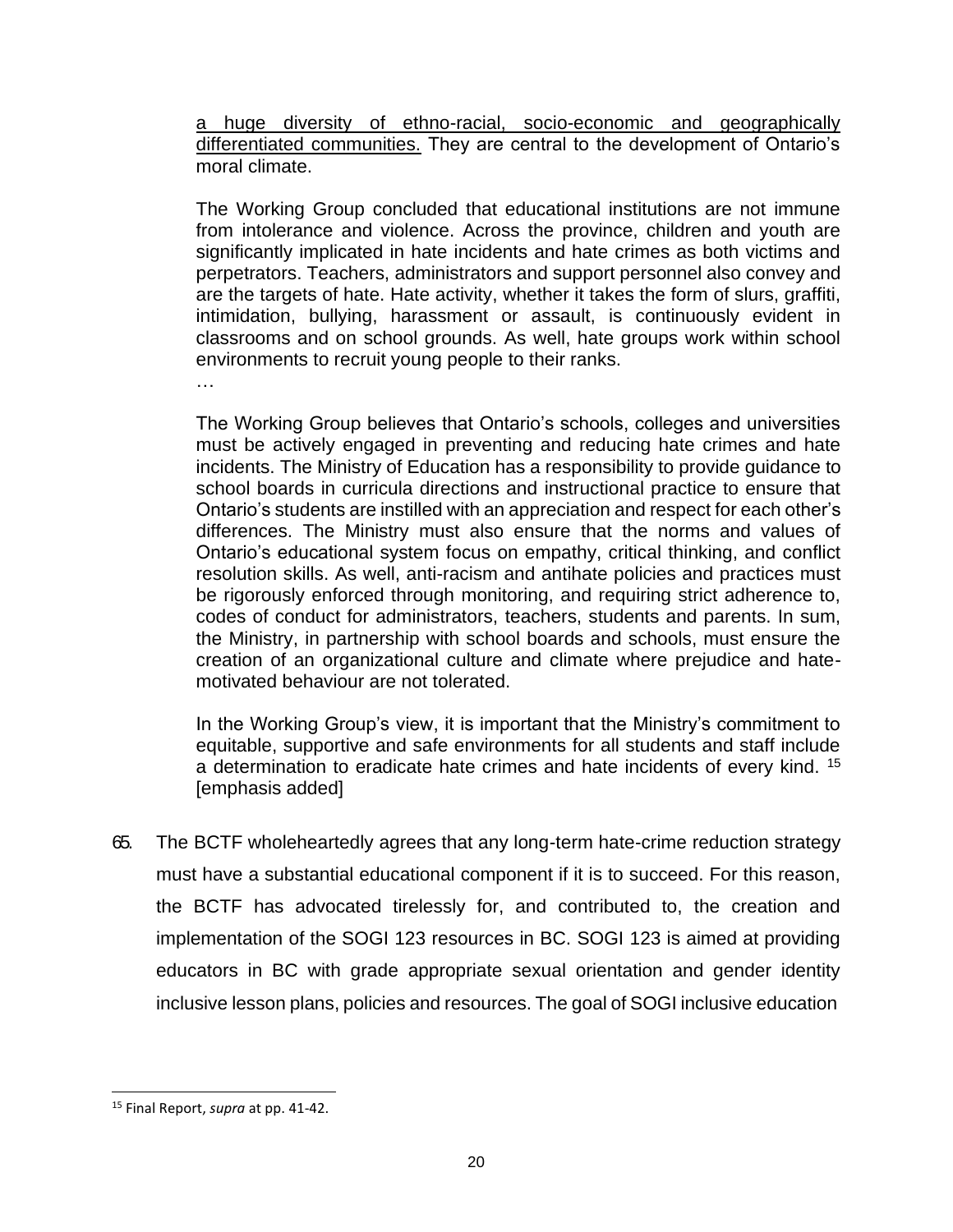is to ensure that everyone understands the diverse society that we live in and to ensure that all feel safe, valued and respected in schools and society at large.

- 66. The BCTF has also developed a variety of workshops for teachers to assist in creating inclusive schools, including, workshops on anti-racism strategies, truth and reconciliation, residential schools, addressing ablism and mental health, ending child poverty in BC classrooms, preventing gender-based violence, and creating a gender inclusive school culture.
- 67. In the BCTF's respectful submission, it is imperative that curricula and resources be developed in partnership with targeted groups and that any curriculum also be supported by adequate in-service training for teachers on the relevant social context and history of belief systems which allow hate to proliferate.
- 68. The BCTF emphasizes the importance of teacher in-service training and toolkits, both to promote inclusion and to assist in early intervention to address hateful views. The BCTF recommends that the Commissioner support the development of toolkits, like that being developed by University of Winnipeg Adjunct Professor Kawser Ahmed to assist high school teachers in identifying and addressing early extremism before thoughts can turn into violent actions.<sup>16</sup> Where words, thoughts or actions have already been unleashed in the form of hate, Toronto Metropolitan University has also developed a toolkit aimed at assisting members of its University community to combat anti-Asian hate.<sup>17</sup>
- 69. As noted by the Hate Crimes Community Working Group, all administrators, teachers and staff working in educational settings must be trained and competent in identifying and addressing hate incidents (p. 43). Whether aimed at preventing hate from forming or addressing hate incidents when they do occur, tool kits and teacher

<sup>16</sup> https://www.cbc.ca/news/canada/manitoba/winnipeg-extremism-teachers-students-1.6276936

<sup>17</sup> https://www.ryerson.ca/responding-to-hate/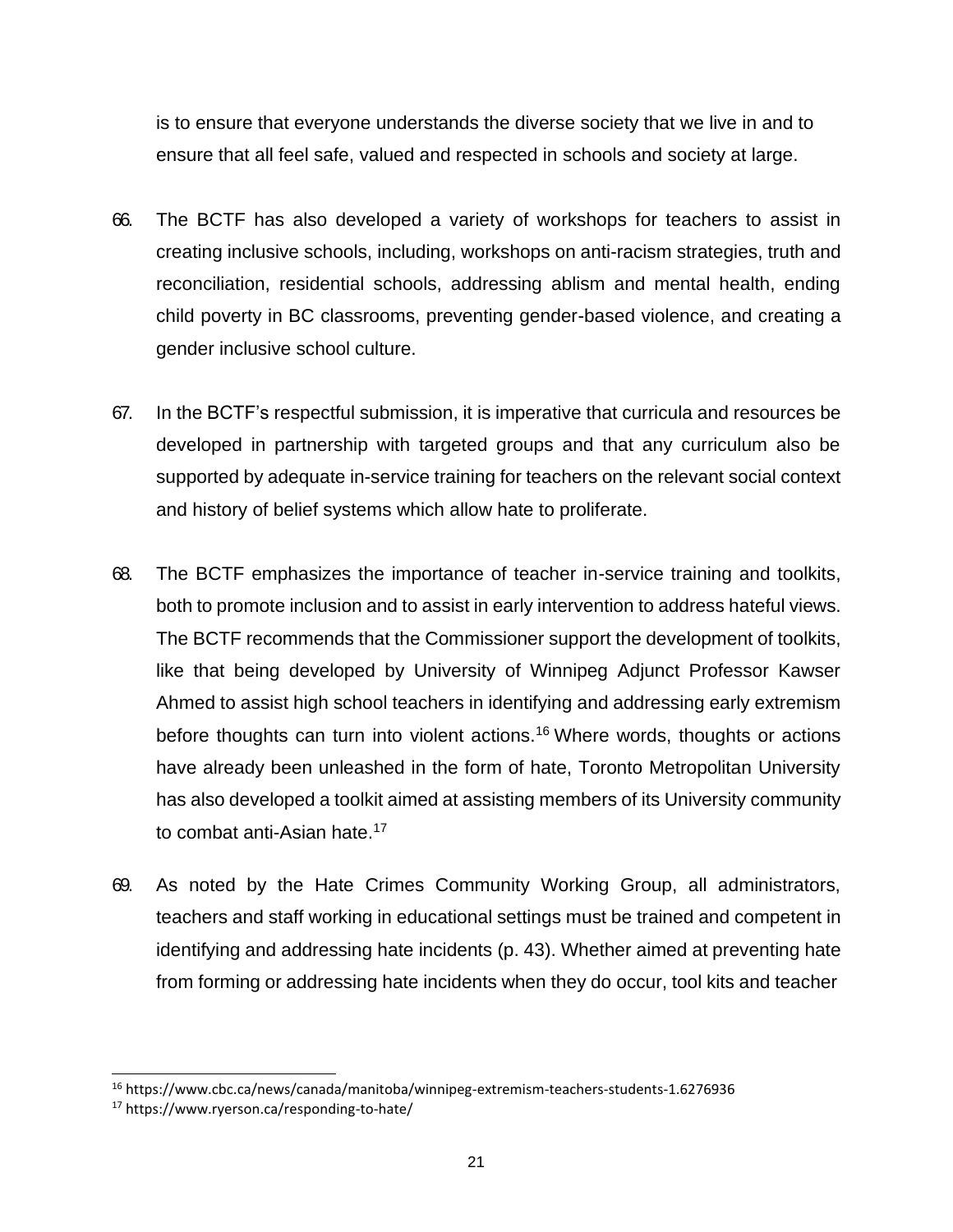training are, in the BCTF's respectful submission, a critical aspect of addressing hate speech and hate incidents outside of formal justice systems.

- 70. Finally, the BCTF supports the mindful collection of disaggregated data about the proliferation of hate within educational settings (and society at large) to assist in: a) identifying and supporting targeted groups; b) supporting litigation directed at systemic change (necessitating an accurate appreciation of social context); and c) identifying areas for curriculum development and teacher training.
- 71. While the collection of disaggregated data can leave marginalized communities especially concerned about the use to which such data may be put, the need for data and reporting on this subject demands that data collectors build trust with affected communities so that meaningful data can be gathered.
- 72. Disaggregated data mindfully collected can shed light, for example, on the prevalence of hate speech and hate incidents in the educational setting, whether various preventative or remedial measures are having the intended effect, and on who is most affected by hate speech and hate incidents. Advocacy is rarely effective in a factual vacuum. For this reason, disaggregated data collection must be part of any concerted effort to address hate and hate speech head on.

#### **D. Conclusion**

73. In the BCTF's respectful submission, ensuring that perpetrators are held accountable is best achieved through robust human rights legislation prohibiting hate speech, through periodic review and updating of the *Code*, and through the ongoing development of jurisprudence which fulfills Canada's international human rights obligations, appreciates the different and changing context(s) in which hate speech arises and recognizes the unique forms that hate speech may take in relation to specific protected groups.